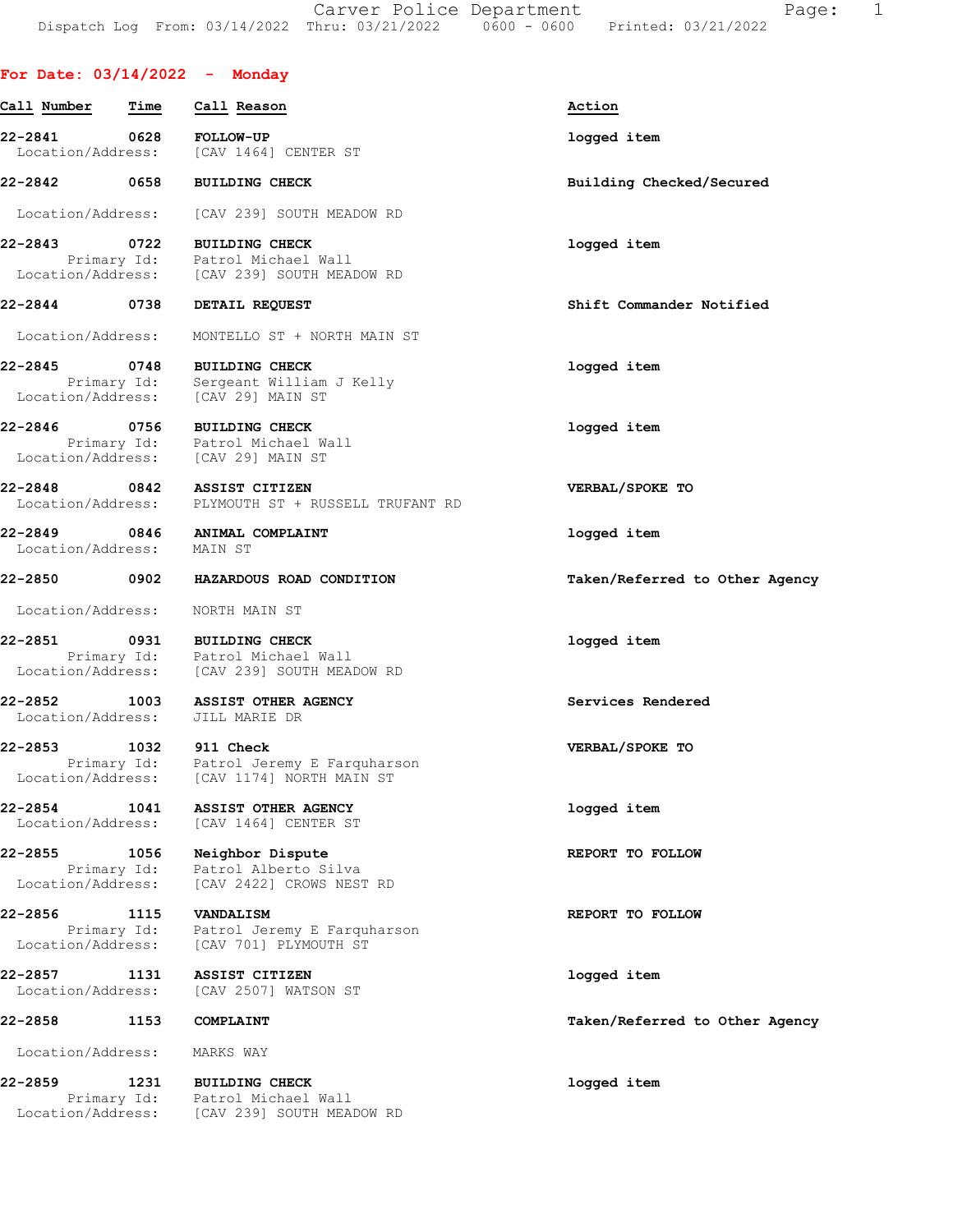|                              |                            | Carver Police Department<br>Dispatch Log From: 03/14/2022 Thru: 03/21/2022   0600 - 0600   Printed: 03/21/2022                  | 2<br>Page:                     |
|------------------------------|----------------------------|---------------------------------------------------------------------------------------------------------------------------------|--------------------------------|
|                              |                            | 22-2860 1300 BUILDING CHECK<br>Primary Id: Patrol Michael Wall<br>Location/Address: [CAV 29] MAIN ST                            | logged item                    |
| 22-2861 1307 FOLLOW-UP       |                            | Location/Address: [CAV 1464] CENTER ST                                                                                          | VERBAL/SPOKE TO                |
| 22-2862                      | 1408                       | MEDICAL EMERGENCY                                                                                                               | Transport to South Shore       |
| Location/Address: WEST ST    | Primary Id: A1 EMS         |                                                                                                                                 |                                |
| 22-2863                      |                            | 1416 ASSIST OTHER AGENCY<br>Location: [WAE] WAREHAM POLICE DEPT                                                                 | logged item                    |
|                              |                            | 22-2864 1420 MOTOR VEHICLE COMPLAINT                                                                                            | Taken/Referred to Other Agency |
| Location/Address:            |                            | MAIN ST                                                                                                                         |                                |
| 22-2872                      |                            | 1420 DETAIL REQUEST                                                                                                             | Shift Commander Notified       |
| Location/Address:            |                            | [CAV 138] MAIN ST                                                                                                               |                                |
|                              |                            | 22-2865 1424 SUSPICIOUS MOTOR VEHICLE<br>Location/Address: POND ST + ROCKY RD                                                   | <b>GONE ON ARRIVAL</b>         |
|                              |                            | 22-2866 1435 BUILDING CHECK<br>Primary Id: Patrol Michael Wall<br>Location/Address: [CAV 29] MAIN ST                            | logged item                    |
| 22-2868 1509                 |                            | <b>FOLLOW-UP</b><br>Location/Address: [CAV 1464] CENTER ST                                                                      | logged item                    |
| 22-2867 1540                 |                            | MOTOR VEHICLE STOP                                                                                                              | Citation/Warning Issued        |
|                              |                            | Primary Id: Patrol Jeremy E Farquharson<br>Location/Address: CENTER ST + WENHAM RD                                              |                                |
|                              |                            | 22-2870 1552 MOTOR VEHICLE STOP<br>Primary Id: Patrol Alberto Silva<br>Location/Address: [CAV 1692] MAIN ST                     | VERBAL/SPOKE TO                |
| 22-2875                      | 1654<br>Refer To Accident: | MOTOR VEHICLE ACCIDENT<br>Primary Id: Patrol Brandon W Rudolph<br>Location/Address: PURCHASE ST + FOREST ST<br>$22 - 2875 - AC$ | REPORT TO FOLLOW               |
| 22-2876<br>Location/Address: | 1823                       | <b>SERVE SUMMONS</b><br>[CAV 2117] DEER HILL LN                                                                                 | UNABLE TO SERVE                |
| 22-2877                      | 2030                       | 911 Check                                                                                                                       | Confirmed Accidental           |
| Location/Address:            |                            | TREMONT ST                                                                                                                      |                                |
| 22-2878<br>Location/Address: | 2044                       | MOTOR VEHICLE DISABLED<br>Primary Id: Patrol Lawrence Page<br>TREMONT ST                                                        | <b>GONE ON ARRIVAL</b>         |
| 22-2879                      | 2258                       | <b>BUILDING CHECK</b>                                                                                                           | Building Checked/Secured       |
| Location/Address:            | Primary Id:                | Patrol Brandon W Rudolph<br>[CAV 1593] NORTH MAIN ST                                                                            |                                |
| 22-2880                      |                            | 2314 Plaza Check                                                                                                                | Plaza checked                  |
| Location/Address:            |                            | Primary Id: Patrol Brandon W Rudolph<br>[CAV 1629] MAIN ST                                                                      |                                |
| 22-2881                      | 2335                       | MEDICAL EMERGENCY                                                                                                               | Transport to BI Plymouth       |
|                              |                            | Location/Address: FINNEY ST                                                                                                     |                                |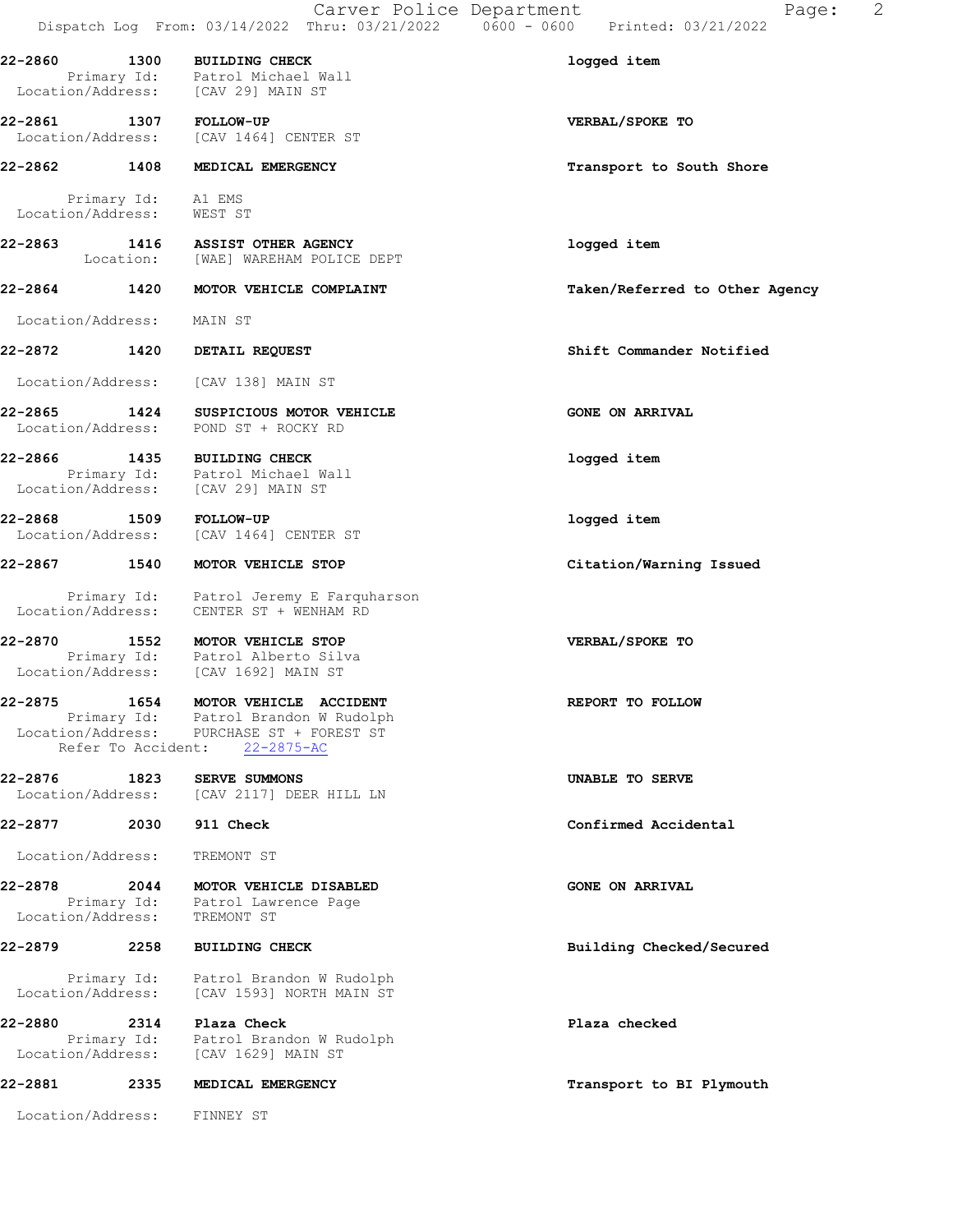|                              |                     | For Date: $03/15/2022 - Tuesday$                                           |                          |
|------------------------------|---------------------|----------------------------------------------------------------------------|--------------------------|
| 22-2883                      | 0043                | <b>BUILDING CHECK</b>                                                      | Building Checked/Secured |
| Location/Address:            | Primary Id:         | Patrol Joshua J McDermott<br>[CAV 29] MAIN ST                              |                          |
| 22-2884                      | 0046                | <b>BUILDING CHECK</b>                                                      | Building Checked/Secured |
| Location/Address:            | Primary Id:         | Patrol Joshua J McDermott<br>[CAV 927] MAIN ST                             |                          |
| 22-2885                      | 0047                | <b>BUILDING CHECK</b>                                                      | Building Checked/Secured |
| Location/Address:            | Primary Id:         | Patrol Joshua J McDermott<br>[CAV 1629] MAIN ST                            |                          |
| 22-2886                      | 0051                | <b>BUILDING CHECK</b>                                                      | Building Checked/Secured |
| Location/Address:            | Primary Id:         | Patrol Joshua J McDermott<br>[CAV 1574] NORTH MAIN ST                      |                          |
| 22-2887                      | 0110                | <b>BUILDING CHECK</b>                                                      | Building Checked/Secured |
| Location/Address:            | Primary Id:         | Patrol Joshua J McDermott<br>[CAV 191] COMMERCE WAY                        |                          |
| 22-2888                      | 0113                | <b>BUILDING CHECK</b>                                                      | Building Checked/Secured |
| Location/Address:            | Primary Id:         | Patrol Joshua J McDermott<br>[CAV 157] MARION DR                           |                          |
| 22-2889                      | 0114                | <b>BUILDING CHECK</b>                                                      | Building Checked/Secured |
| Location/Address:            | Primary Id:         | Patrol Joshua J McDermott<br>[CAV 1554] MARION DR                          |                          |
| 22-2890                      | 0120                | <b>BUILDING CHECK</b>                                                      | Building Checked/Secured |
| Location/Address:            | Primary Id:         | Patrol Joshua J McDermott<br>[CAV 514] NORTH MAIN ST                       |                          |
| 22-2891<br>Location/Address: | 0137<br>Primary Id: | <b>BUSINESS CHECK</b><br>Sergeant William J Kelly<br>[CAV 1437] MAIN ST    | logged item              |
| 22-2892                      | 0154                | <b>BUILDING CHECK</b>                                                      | Building Checked/Secured |
| Location/Address:            | Primary Id:         | Patrol Joshua J McDermott<br>[CAV 68] MONTELLO ST                          |                          |
| 22-2893<br>Location/Address: | 0159<br>Primary Id: | Plaza Check<br>Sergeant William J Kelly<br>[CAV 138] MAIN ST               | Plaza checked            |
| 22-2894                      | 0207                | <b>BUSINESS CHECK</b>                                                      | logged item              |
| Location/Address:            | Primary Id:         | Sergeant William J Kelly<br>[CAV 1603] ROCHESTER RD                        |                          |
| 22-2895<br>Location/Address: | 0221<br>Primary Id: | <b>BUSINESS CHECK</b><br>Sergeant William J Kelly<br>[CAV 1548] TREMONT ST | logged item              |
| 22-2896                      | 0228                | <b>BUILDING CHECK</b>                                                      | logged item              |
| Location/Address:            | Primary Id:         | Sergeant William J Kelly<br>[CAV 2560] DEER HILL LN                        |                          |
| 22-2897                      | 0236                | Neighborhood/property check                                                | Neighborhood checked     |
|                              | Primary Id:         | Sergeant William J Kelly                                                   |                          |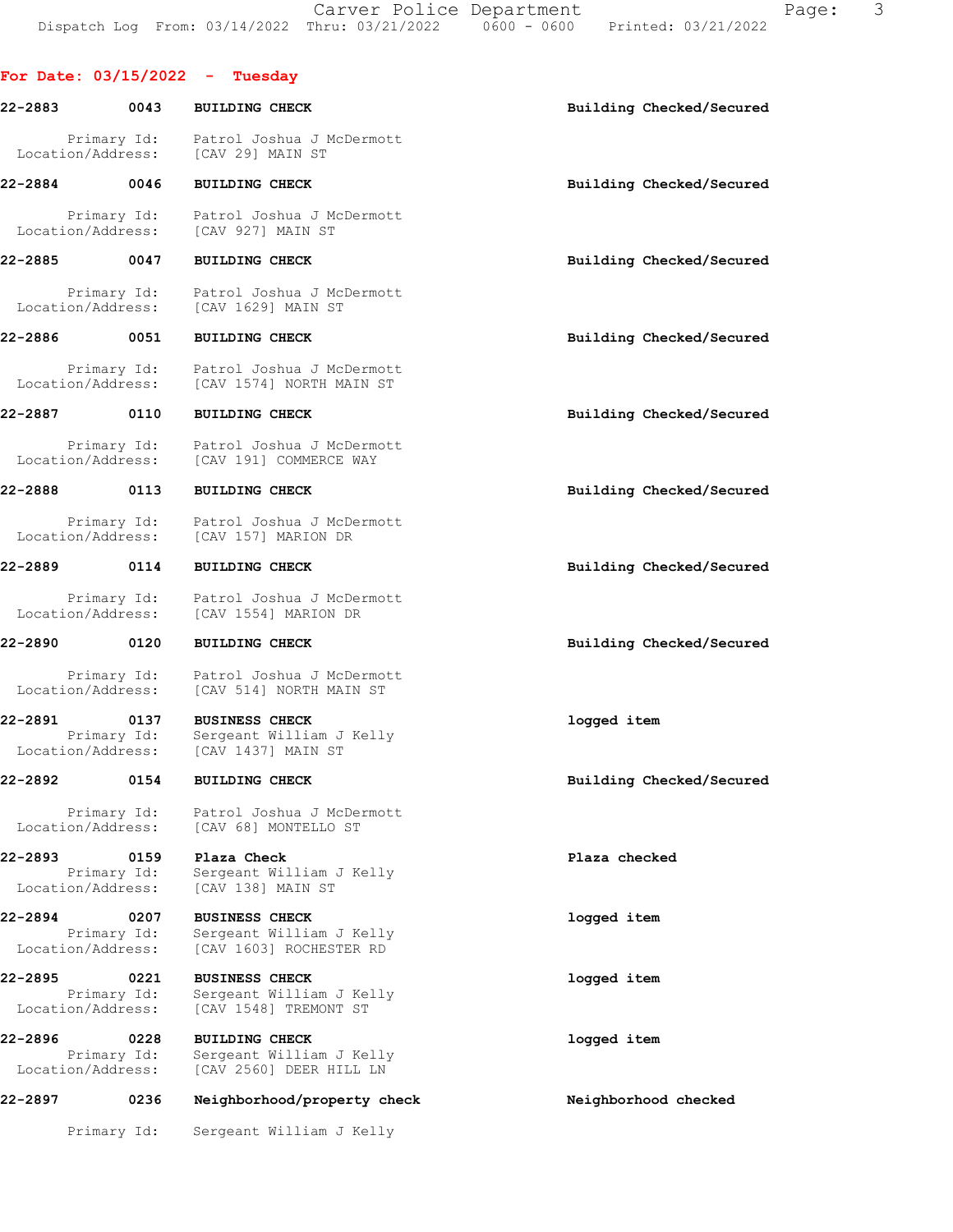Carver Police Department Fage: 4 Dispatch Log From: 03/14/2022 Thru: 03/21/2022 0600 - 0600 Printed: 03/21/2022 Location/Address: DAVID RD 22-2898 0242 BUSINESS CHECK logged item Primary Id: Sergeant William J Kelly Location/Address: [CAV 401] TREMONT ST 22-2899 0313 MEDICAL EMERGENCY **120 CONTACT 120 MEDICAL EMERGENCY** 120 METATO Transport to BI Plymouth Location/Address: [CAV 2254] CANTERBURY PATH 22-2900 0408 GENERAL INFO logged item 22-2901 0630 DETAIL REQUEST Shift Commander Notified Primary Id: Sergeant William J Kelly Location/Address: [CAV 246] FEDERAL RD 22-2902 0646 MEDICAL EMERGENCY Transport to South Shore Primary Id: A2 EMS Location/Address: [CAV 2461] RUSSELL HOLMES WAY 22-2906 0652 GENERAL INFO (POLICE) logged item 22-2903 0659 BUILDING CHECK **100000000000000000000000000000000**  Primary Id: Sergeant William J Kelly Location/Address: [CAV 239] SOUTH MEADOW RD 22-2904 0723 BUILDING CHECK logged item Primary Id: Patrol Michael Wall Location/Address: [CAV 239] SOUTH MEADOW RD 22-2905 0728 ANIMAL COMPLAINT logged item Location/Address: [CAV 2328] MEADOW ST 22-2907 0753 BUILDING CHECK logged item Primary Id: Patrol Michael Wall Location/Address: [CAV 29] MAIN ST 22-2909 0800 FOLLOW-UP<br>
Location/Address: [CAV 1464] CENTER ST [CAV 1464] CENTER ST 22-2910 0830 ASSIST CITIZEN logged item Location/Address: PLYMOUTH ST 22-2911 0838 BUILDING CHECK logged item Primary Id: Patrol Michael Wall Location/Address: [CAV 239] SOUTH MEADOW RD 22-2912 1030 BUILDING CHECK logged item Primary Id: Patrol Michael Wall Location/Address: [CAV 29] MAIN ST 22-2913 1051 PROPERTY DAMAGE Services Rendered Primary Id: Patrol Derrick E Ostiguy Location/Address: MAIN ST 22-2914 1101 BUILDING CHECK logged item Primary Id: Patrol Michael Wall Location/Address: [CAV 239] SOUTH MEADOW RD 22-2917 1310 MEDICAL EMERGENCY 1988 120 MEDICAL EMERGENCY Primary Id: A1 EMS Location/Address: VILLAGE WAY 22-2918 1358 BUILDING CHECK **120 CHECK** 10gged item Primary Id: Patrol Michael Wall Location/Address: [CAV 239] SOUTH MEADOW RD 22-2919 1414 911 Check Confirmed Accidental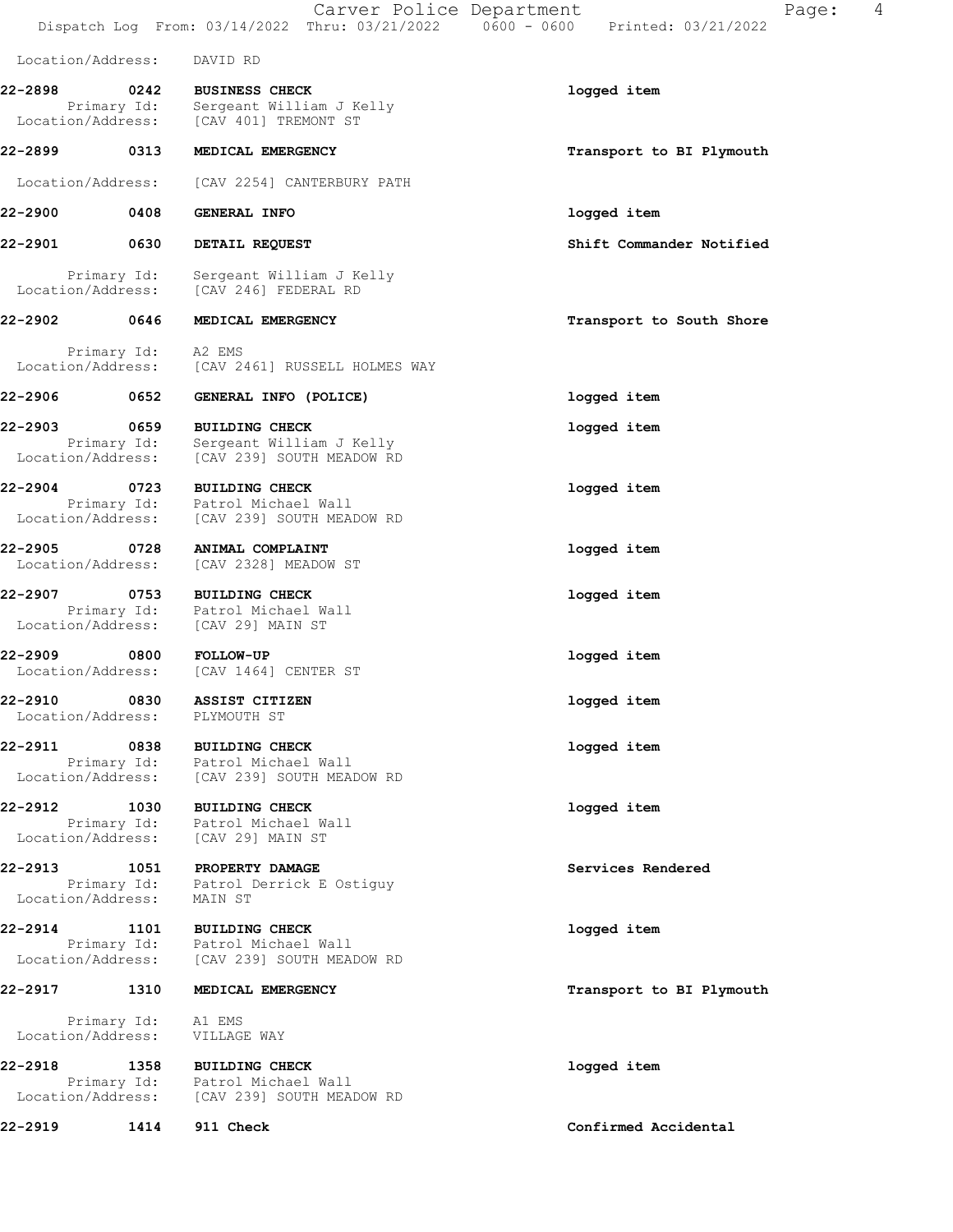| Location/Address:                |                                          | Primary Id: Patrol Derrick E Ostiquy<br>ROCHESTER RD                                           |                               |
|----------------------------------|------------------------------------------|------------------------------------------------------------------------------------------------|-------------------------------|
| $22 - 2920$                      | 1419                                     | <b>BUILDING CHECK</b><br>Primary Id: Patrol Michael Wall<br>Location/Address: [CAV 29] MAIN ST | logged item                   |
| 22-2921                          | 1445                                     | MEDICAL EMERGENCY                                                                              | Transport to BI Plymouth      |
| Location/Address:                | Primary Id:                              | A1 EMS<br>KENNEDY DR                                                                           |                               |
| 22-2922<br>Location/Address:     | 1525<br>Primary Id:                      | ASSIST CITIZEN<br>Sergeant Glenn E Gillan<br>[CAV 2429] LEONARD ST                             | VERBAL/SPOKE TO               |
| $22 - 2923$<br>Location/Address: | 1531                                     | ASSIST OTHER AGENCY<br>[CAV 2507] WATSON ST                                                    | Services Rendered             |
| $22 - 2925$                      | 1730<br>Primary Id:<br>Location/Address: | CIVIL MATTER<br>Sergeant Joseph R Ritz<br>CARVER SOUARE BLVD                                   | REPORT TO FOLLOW              |
| $22 - 2926$                      | 2128                                     | MEDICAL EMERGENCY                                                                              | No transport, patient refusal |
|                                  | Primary Id: A1 EMS<br>Location/Address:  | WARD ST EXT                                                                                    |                               |
| 22-2928                          | 2345                                     | MEDICAL EMERGENCY                                                                              | Transport to BI Plymouth      |
| Location/Address:                |                                          | STONEYBROOK WAY                                                                                |                               |
|                                  |                                          | For Date: $03/16/2022 -$ Wednesday                                                             |                               |
| 22-2929                          | 0008                                     | <b>BUILDING CHECK</b>                                                                          | logged item                   |

| $22 - 2929$       | 0008<br>Primary Id: | <b>BUILDING CHECK</b><br>Sergeant William J Kelly<br>Location/Address: [CAV 239] SOUTH MEADOW RD | logged item              |
|-------------------|---------------------|--------------------------------------------------------------------------------------------------|--------------------------|
| 22-2930           | 0054                | <b>BUILDING CHECK</b>                                                                            | Building Checked/Secured |
|                   |                     | Primary Id: Patrol Joshua J McDermott<br>Location/Address: [CAV 23] PLYMOUTH ST                  |                          |
| 22-2931           | 0059                | <b>BUILDING CHECK</b>                                                                            | Building Checked/Secured |
|                   |                     | Primary Id: Patrol Joshua J McDermott<br>Location/Address: [CAV 507] CENTER ST                   |                          |
| 22-2932           | 0101                | <b>BUILDING CHECK</b>                                                                            | Building Checked/Secured |
|                   |                     | Primary Id: Patrol Joshua J McDermott<br>Location/Address: [CAV 1054] PLYMOUTH ST                |                          |
| 22-2933           | 0102                | <b>BUILDING CHECK</b>                                                                            | Building Checked/Secured |
| Location/Address: |                     | Primary Id: Patrol Joshua J McDermott<br>[CAV 375] NORTH MAIN ST                                 |                          |
| 22-2934           | 0103                | <b>BUILDING CHECK</b>                                                                            | Building Checked/Secured |
|                   |                     | Primary Id: Patrol Joshua J McDermott<br>Location/Address: [CAV 325] NORTH MAIN ST               |                          |
| 22-2935           | 0120                | <b>BUILDING CHECK</b>                                                                            | Building Checked/Secured |
|                   | Location/Address:   | Primary Id: Patrol Joshua J McDermott<br>[CAV 514] NORTH MAIN ST                                 |                          |
| $22 - 2936$       | 0150                | Plaza Check                                                                                      | logged item              |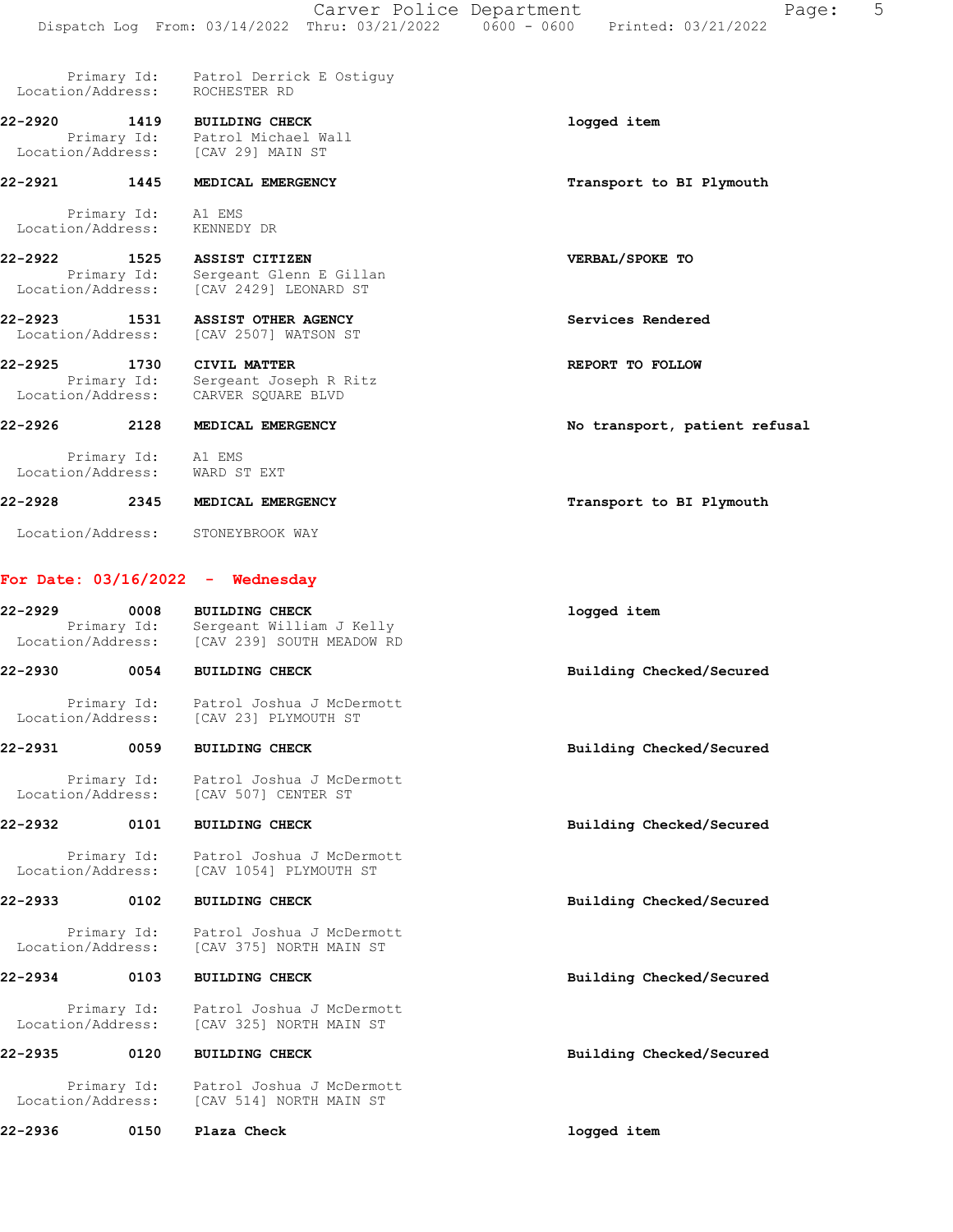|                                   |                                   | Carver Police Department<br>Dispatch Log From: 03/14/2022 Thru: 03/21/2022 0600 - 0600 | 6<br>Page:<br>Printed: 03/21/2022 |
|-----------------------------------|-----------------------------------|----------------------------------------------------------------------------------------|-----------------------------------|
|                                   | Primary Id:<br>Location/Address:  | Sergeant William J Kelly<br>[CAV 138] MAIN ST                                          |                                   |
| 22-2937 0204                      |                                   | <b>BUILDING CHECK</b>                                                                  | Building Checked/Secured          |
| Location/Address:                 | Primary Id:                       | Patrol Joshua J McDermott<br>[CAV 1600] NORTH MAIN ST                                  |                                   |
| 22-2938<br>Location/Address:      | 0207<br>Primary Id:               | <b>BUSINESS CHECK</b><br>Sergeant William J Kelly<br>[CAV 236] TREMONT ST              | logged item                       |
| 22-2939 0210<br>Location/Address: | Primary Id:                       | <b>BUSINESS CHECK</b><br>Sergeant William J Kelly<br>[CAV 1440] TREMONT ST             | logged item                       |
| 22-2940 0214<br>Location/Address: | Primary Id:                       | <b>BUSINESS CHECK</b><br>Sergeant William J Kelly<br>[CAV 1548] TREMONT ST             | logged item                       |
| 22-2941 0219                      |                                   | <b>BUILDING CHECK</b>                                                                  | Building Checked/Secured          |
|                                   | Primary Id:<br>Location/Address:  | Patrol Joshua J McDermott<br>[CAV 1593] NORTH MAIN ST                                  |                                   |
| 22-2942 0221                      |                                   | Neighborhood/property check                                                            | Neighborhood checked              |
| Location/Address:                 | Primary Id:                       | Sergeant William J Kelly<br>DEER HILL LN                                               |                                   |
| 22-2943                           | 0227                              | ALARM, BURGLAR                                                                         | Building Checked/Secured          |
| Location/Address:                 |                                   | [CAV 1432] MAIN ST                                                                     |                                   |
| 22-2944                           | 0251                              | <b>BUILDING CHECK</b>                                                                  | Building Checked/Secured          |
| Location/Address:                 | Primary Id:                       | Patrol Joshua J McDermott<br>[CAV 1629] MAIN ST                                        |                                   |
| 22-2945                           | 0627                              | DETAIL REQUEST                                                                         | Shift Commander Notified          |
| Location/Address:                 | Primary Id:                       | Sergeant William J Kelly<br>[CAV 246] FEDERAL RD                                       |                                   |
| 22-2946<br>Location/Address:      | 0705                              | <b>BUILDING CHECK</b><br>[CAV 239] SOUTH MEADOW RD                                     | logged item                       |
| 22-2947<br>Location/Address:      | 0710                              | <b>BUILDING CHECK</b><br>[CAV 239] SOUTH MEADOW RD                                     | logged item                       |
| 22-2948                           | 0715                              | DETAIL REQUEST                                                                         | Shift Commander Notified          |
| Location/Address:                 | Primary Id:                       | Sergeant William J Kelly<br>[CAV 1464] CENTER ST                                       |                                   |
| 22-2949                           | 0724                              | MOTOR VEHICLE ACCIDENT                                                                 | Citation/Warning Issued           |
| Location/Address:                 | Primary Id:<br>Refer To Accident: | Sergeant William J Kelly<br>CANTERBURY DR<br>$22 - 2949 - AC$                          |                                   |
| 22-2950<br>Location/Address:      | 0752<br>Primary Id:               | <b>BUILDING CHECK</b><br>Patrol Michael Wall<br>[CAV 29] MAIN ST                       | logged item                       |
| 22-2951                           | 0755                              | DETAIL CANCEL                                                                          | Shift Commander Notified          |
| Location/Address:                 | Primary Id:                       | Patrol Derrick E Ostiguy<br>[CAV 246] FEDERAL RD                                       |                                   |
| 22-2953                           | 0833                              | <b>BUILDING CHECK</b>                                                                  | logged item                       |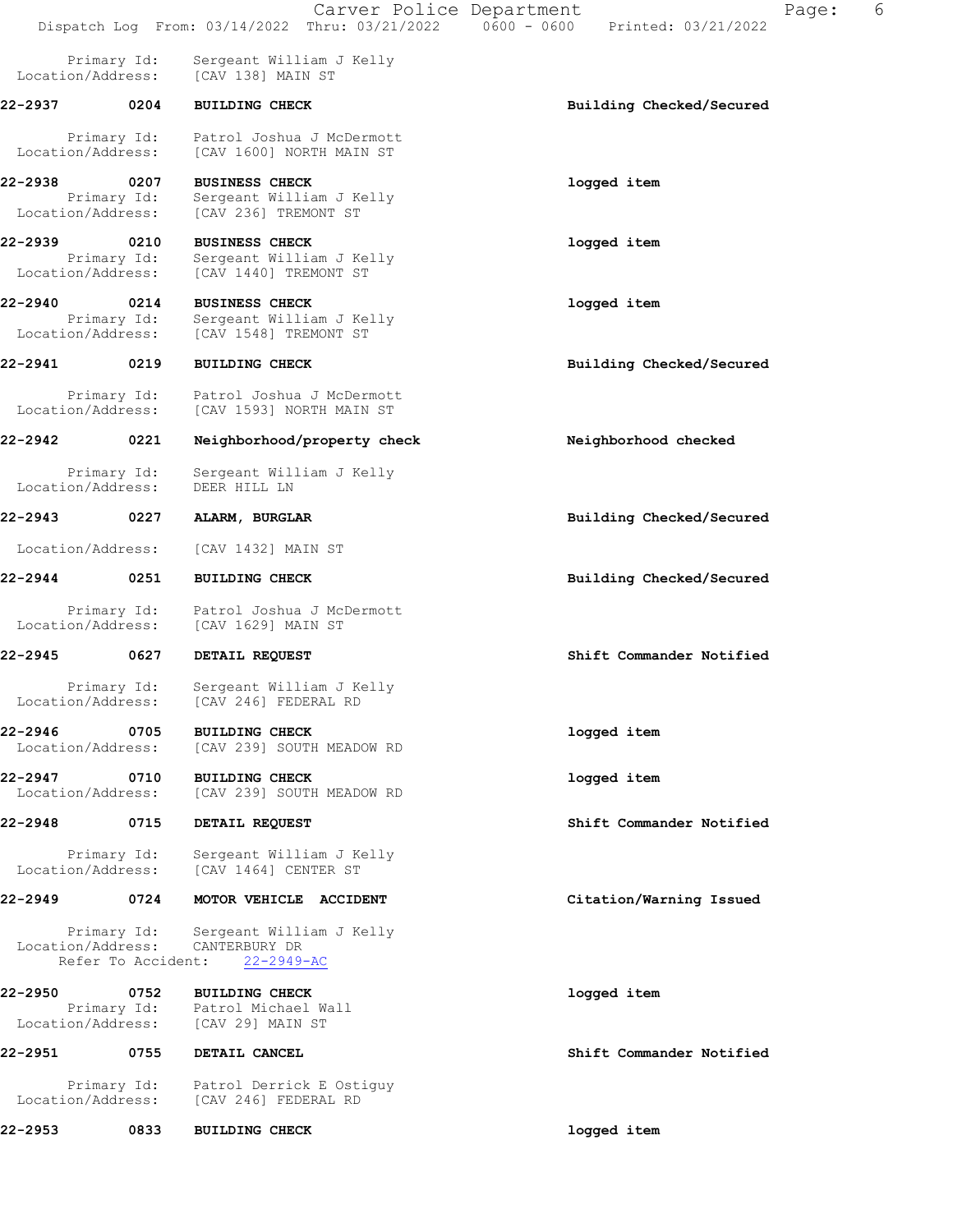|                              |                    | Carver Police Department                                                                      | Page:                          | 7 |
|------------------------------|--------------------|-----------------------------------------------------------------------------------------------|--------------------------------|---|
|                              |                    | Dispatch Log From: 03/14/2022 Thru: 03/21/2022        0600 - 0600        Printed: 03/21/2022  |                                |   |
|                              |                    | Primary Id: Patrol Alberto Silva<br>Location/Address: [CAV 239] SOUTH MEADOW RD               |                                |   |
| 22-2954 0859                 |                    | <b>BUILDING CHECK</b>                                                                         | logged item                    |   |
|                              |                    | Primary Id: Patrol Michael Wall<br>Location/Address: [CAV 239] SOUTH MEADOW RD                |                                |   |
| 22-2955 0900                 |                    | 911 Check                                                                                     | Confirmed Accidental           |   |
|                              | Location/Address:  | [CAV 2498] WENHAM RD                                                                          |                                |   |
| 22-2956 0924                 |                    | 911 Check                                                                                     | Confirmed Accidental           |   |
|                              |                    | Primary Id: Patrol Jeremy E Farquharson<br>Location/Address: VILLAGE WAY                      |                                |   |
|                              |                    | 22-2957 1004 MOTOR VEHICLE ACCIDENT                                                           | REPORT TO FOLLOW               |   |
|                              | Refer To Accident: | Primary Id: Patrol Jeremy E Farquharson<br>Location/Address: [CAV 1437] MAIN ST<br>22-2957-AC |                                |   |
|                              |                    | 22-2958 1019 BUILDING CHECK                                                                   | logged item                    |   |
| Location/Address:            |                    | Primary Id: Patrol Michael Wall<br>[CAV 239] SOUTH MEADOW RD                                  |                                |   |
| 22-2959 1022                 |                    | MOTOR VEHICLE LISTING                                                                         | logged item                    |   |
| Location/Address:            |                    | Primary Id: Sergeant Dennis T Rizzuto Jr<br>MONTELLO ST                                       |                                |   |
| 22-2960 1124                 | Location/Address:  | ANIMAL COMPLAINT<br>MAIN ST + MAPLE TREE LN                                                   | logged item                    |   |
|                              |                    | 22-2961 1128 BUILDING CHECK                                                                   | logged item                    |   |
|                              | Location/Address:  | Primary Id: Patrol Michael Wall<br>[CAV 29] MAIN ST                                           |                                |   |
|                              |                    | 22-2962 1128 ANIMAL COMPLAINT<br>Primary Id: ANIMAL CONTROL OFFICER Elise A Senior            | logged item                    |   |
|                              |                    | Location/Address: SAVERY LN                                                                   |                                |   |
| 22-2963                      |                    | 1219 MEDICAL EMERGENCY                                                                        | Transport to BI Plymouth       |   |
| Location/Address:            | Primary Id: A1 EMS | ADAMS CIR                                                                                     |                                |   |
| 22-2964                      |                    | 1232 ASSIST CITIZEN                                                                           | Unfounded                      |   |
| Location/Address:            |                    | Primary Id: Patrol Alberto Silva<br>[CAV 1464] CENTER ST                                      |                                |   |
| 22-2965<br>Location/Address: | 1336               | SUSPICIOUS ACTIVITY<br>CRYSTAL LAKE DR                                                        | logged item                    |   |
| 22-2966                      | 1409               | 911 Check                                                                                     | Confirmed Accidental           |   |
| Location/Address:            | Primary Id:        | Patrol Michael Wall<br>[CAV 239] SOUTH MEADOW RD                                              |                                |   |
| 22-2967<br>Location/Address: | 1441               | ASSIST OTHER AGENCY<br>Primary Id: Patrol Michael Wall<br>[CAV 1537] SILVA ST                 | REPORT TO FOLLOW               |   |
| 22-2968<br>Location/Address: | 1526               | <b>FOLLOW-UP</b><br>MAIN ST                                                                   | logged item                    |   |
| 22-2971                      | 1622               | ANIMAL COMPLAINT                                                                              | Taken/Referred to Other Agency |   |
| Location/Address:            | Primary Id:        | Sergeant Joseph R Ritz<br>MEADOW ST                                                           |                                |   |
| 22-2973                      | 1728               | DETAIL REQUEST                                                                                | Shift Commander Notified       |   |
|                              |                    |                                                                                               |                                |   |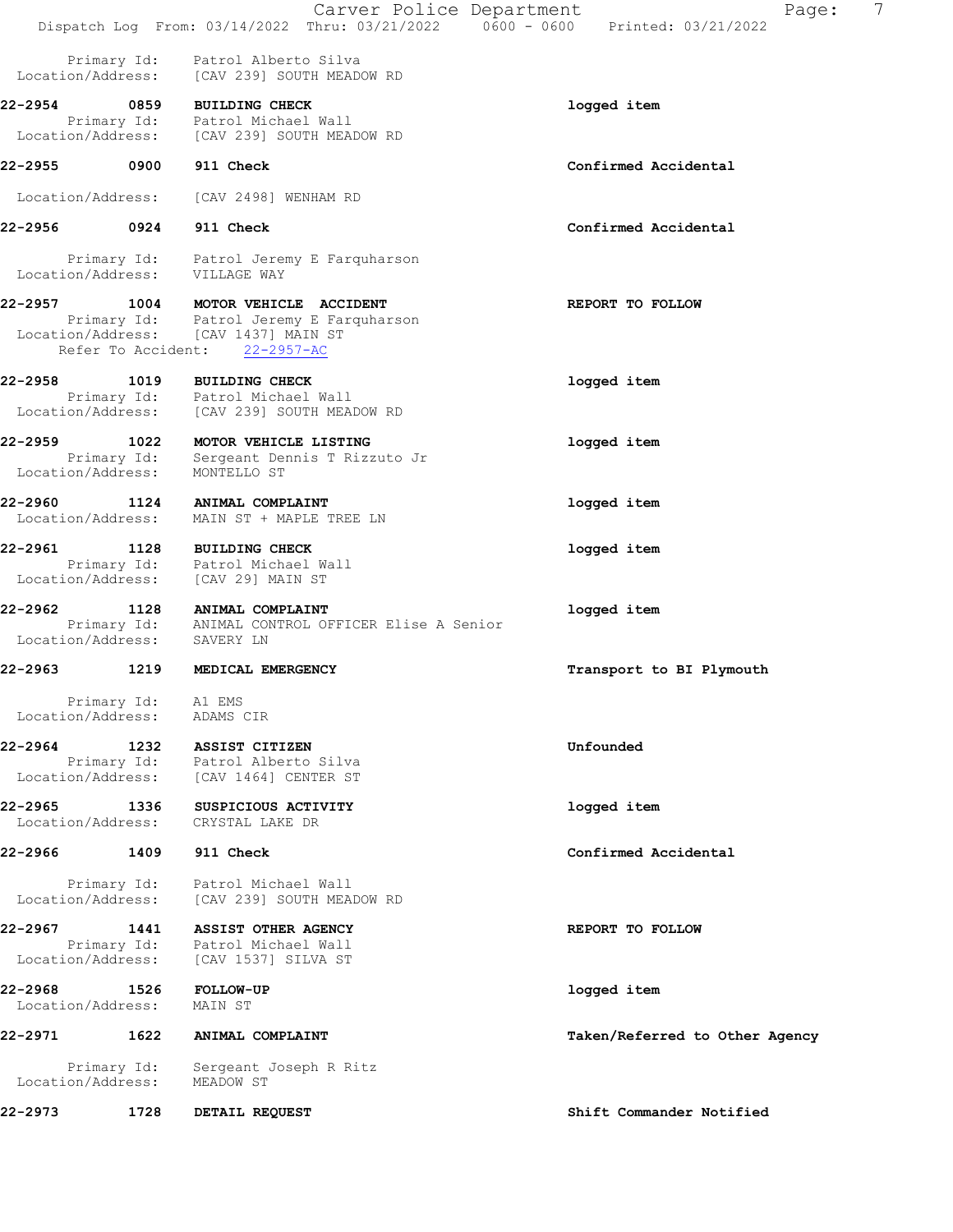|                   |                                          | Carver Police Department<br>Dispatch Log From: 03/14/2022 Thru: 03/21/2022 0600 - 0600 Printed: 03/21/2022        | Page:                    | 8 |
|-------------------|------------------------------------------|-------------------------------------------------------------------------------------------------------------------|--------------------------|---|
|                   | Primary Id:                              | Sergeant Joseph R Ritz<br>Location/Address: [CAV 138] MAIN ST                                                     |                          |   |
| 22-2974 1824      |                                          | MEDICAL EMERGENCY                                                                                                 | Transport to Tobey       |   |
| Location/Address: |                                          | PIPERS WAY                                                                                                        |                          |   |
|                   |                                          |                                                                                                                   | logged item              |   |
| 22-2976           | 1904                                     | MOTOR VEHICLE COMPLAINT<br>Vicinity of: PURCHASE ST                                                               | Could Not Locate         |   |
| 22-2977 2055      |                                          | MEDICAL EMERGENCY                                                                                                 | Transport to BI Plymouth |   |
|                   | Vicinity of:                             | VILLAGE WAY                                                                                                       |                          |   |
|                   |                                          | 22-2978 2121 SUSPICIOUS ACTIVITY                                                                                  | Neighborhood checked     |   |
|                   |                                          | Vicinity of: REDTAIL LN                                                                                           |                          |   |
|                   |                                          | For Date: 03/17/2022 - Thursday                                                                                   |                          |   |
| 22-2980 0104      |                                          | <b>BUILDING CHECK</b>                                                                                             | Building Checked/Secured |   |
|                   | Primary Id:                              | Sergeant Bryan T Berriault<br>Location/Address: [CAV 138] MAIN ST                                                 |                          |   |
|                   |                                          | 22-2981 0122 BUILDING CHECK<br>Primary Id: Patrol Derrick E Ostiguy<br>Location/Address: [CAV 141] NORTH MAIN ST  | logged item              |   |
| 22-2982 0137      |                                          | <b>BUILDING CHECK</b>                                                                                             | Building Checked/Secured |   |
| Location/Address: | Primary Id:                              | Sergeant Bryan T Berriault<br>[CAV 236] TREMONT ST                                                                |                          |   |
|                   |                                          | 22-2983 0147 BUILDING CHECK<br>Primary Id: Patrol Derrick E Ostiguy<br>Location/Address: [CAV 1174] NORTH MAIN ST | logged item              |   |
| 22-2984           | 0152                                     | <b>BUILDING CHECK</b>                                                                                             | logged item              |   |
| Location/Address: | Primary Id:                              | Patrol Derrick E Ostiguy<br>[CAV 375] NORTH MAIN ST                                                               |                          |   |
| 22-2985 0202      |                                          | <b>BUILDING CHECK</b>                                                                                             | Building Checked/Secured |   |
| Location/Address: | Primary Id:                              | Sergeant Bryan T Berriault<br>[CAV 401] TREMONT ST                                                                |                          |   |
| 22-2986 0204      |                                          | MEDICAL EMERGENCY                                                                                                 | Transport to Tobey       |   |
| Location/Address: |                                          | PIPERS WAY                                                                                                        |                          |   |
| 22-2987           | 0402                                     | MEDICAL EMERGENCY                                                                                                 | Transport to BI Plymouth |   |
| Location/Address: |                                          | SANTANA WAY                                                                                                       |                          |   |
|                   | 0703                                     | DETAIL REQUEST                                                                                                    | Shift Commander Notified |   |
| Location/Address: | Primary Id:                              | Sergeant Bryan T Berriault<br>[CAV 246] FEDERAL RD                                                                |                          |   |
| 22-2989 0704      |                                          | DETAIL REQUEST                                                                                                    | Shift Commander Notified |   |
| Location/Address: | Primary Id:                              | Sergeant Bryan T Berriault<br>PLYMOUTH ST                                                                         |                          |   |
| 22-2990           | 0718<br>Primary Id:<br>Location/Address: | <b>BUILDING CHECK</b><br>Patrol Michael Wall<br>[CAV 239] SOUTH MEADOW RD                                         | logged item              |   |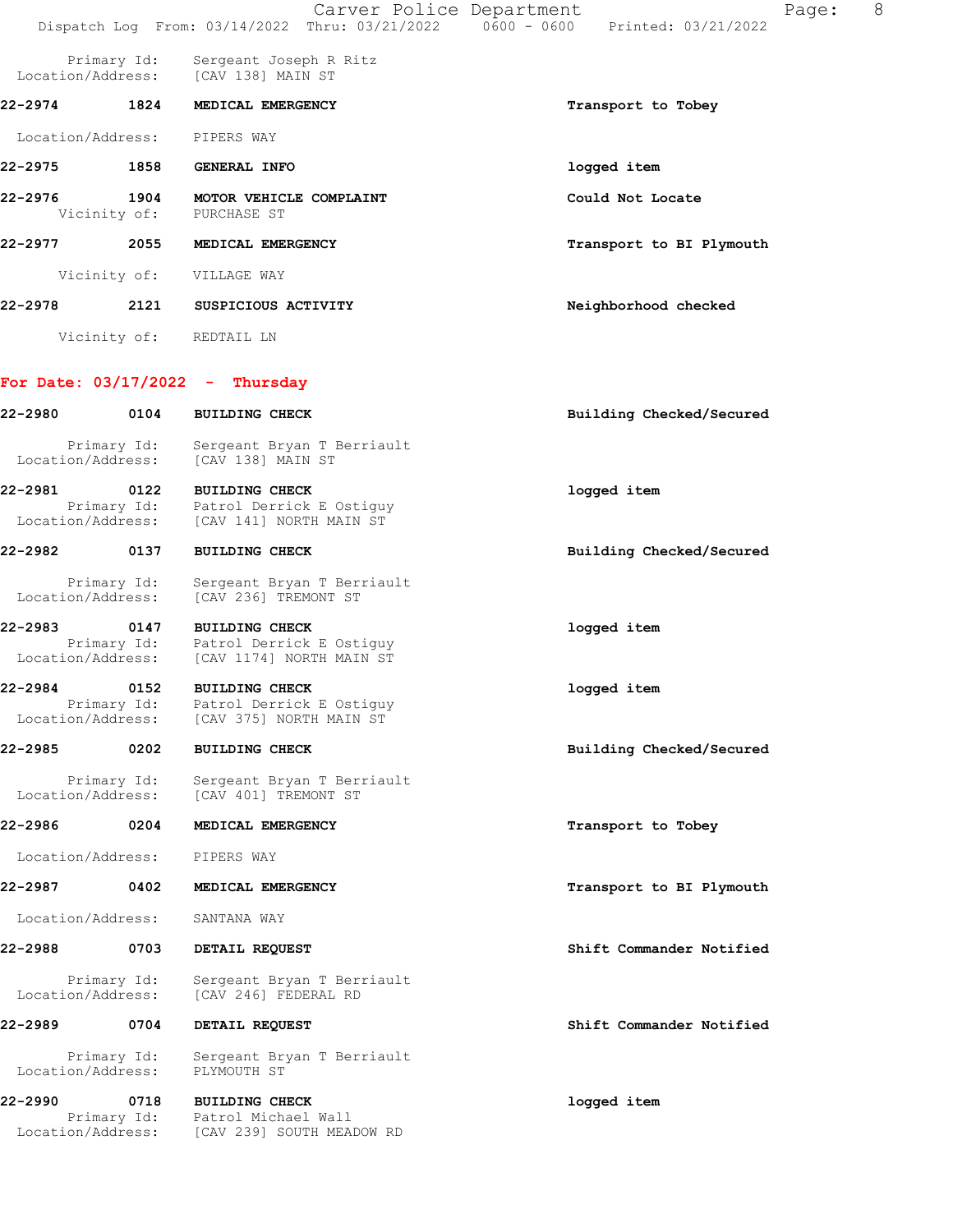22-2992 0850 MOTOR VEHICLE COMPLAINT Arrest(s) Made Primary Id: Patrol Alberto Silva Location/Address: NORTH MAIN ST Refer To Arrest: 22-2992-AR 22-2993 1201 911 Check Confirmed Accidental Primary Id: Patrol David Heikkila Location/Address: [CAV 239] SOUTH MEADOW RD 22-2994 1313 Property LOST logged item Location/Address: NORTH MAIN ST 22-2995 1322 MOTOR VEHICLE COMPLAINT VERBAL/SPOKE TO Primary Id: Patrol Alberto Silva Location/Address: NORTH MAIN ST 22-2996 1410 Harassment VERBAL/SPOKE TO Primary Id: Patrol David Heikkila Location/Address: ADAMS CIR 22-2998 1428 MOTOR VEHICLE ACCIDENT NEPORT TO FOLLOW Primary Id: Patrol David Heikkila Location/Address: [CAV 239] SOUTH MEADOW RD Refer To Accident: 22-2998-AC 22-3000 1500 DETAIL REQUEST logged item Location/Address: [CAV 138] MAIN ST 22-2999 1517 MEDICAL EMERGENCY **120 CONTACT 120 TEADS** Transport to BI Plymouth Primary Id: A1 EMS Location/Address: [CAV 78] MELANIE LN 22-3001 1537 DETAIL REQUEST logged item Location/Address: [CAV 1464] CENTER ST 22-3003 1644 DETAIL CANCELLATION Shift Commander Notified Primary Id: Sergeant Dennis T Rizzuto Jr Location/Address: NORTH MAIN ST + MONTELLO ST 22-3004 1650 ASSIST CITIZEN logged item Location/Address: [CAV 1464] CENTER ST 22-3005 1757 ASSIST OTHER AGENCY logged item Location/Address: [CAV 1464] CENTER ST 22-3006 1810 ASSIST OTHER AGENCY logged item Location/Address: [CAV 1464] CENTER ST 22-3007 2004 DETAIL REQUEST logged item Primary Id: Dispatcher Rebecca L Anctil Location/Address: [BRI] BRIDGEWATER 22-3008 2057 SUSPICIOUS ACTIVITY **12000 VERBAL/SPOKE** TO Primary Id: Sergeant Dennis T Rizzuto Jr<br>Location/Address: [CAV 1323] SOUTH MAIN ST [CAV 1323] SOUTH MAIN ST 22-3009 2227 ALARM, BURGLAR Confirmed Accidental Primary Id: Patrol Lawrence Page Location/Address: [CAV 375] NORTH MAIN ST 22-3010 2307 911 Check logged item Location/Address: PURCHASE ST 22-3012 2342 911 Check Confirmed Accidental

Location/Address: [CAV 2866] BISBEE DR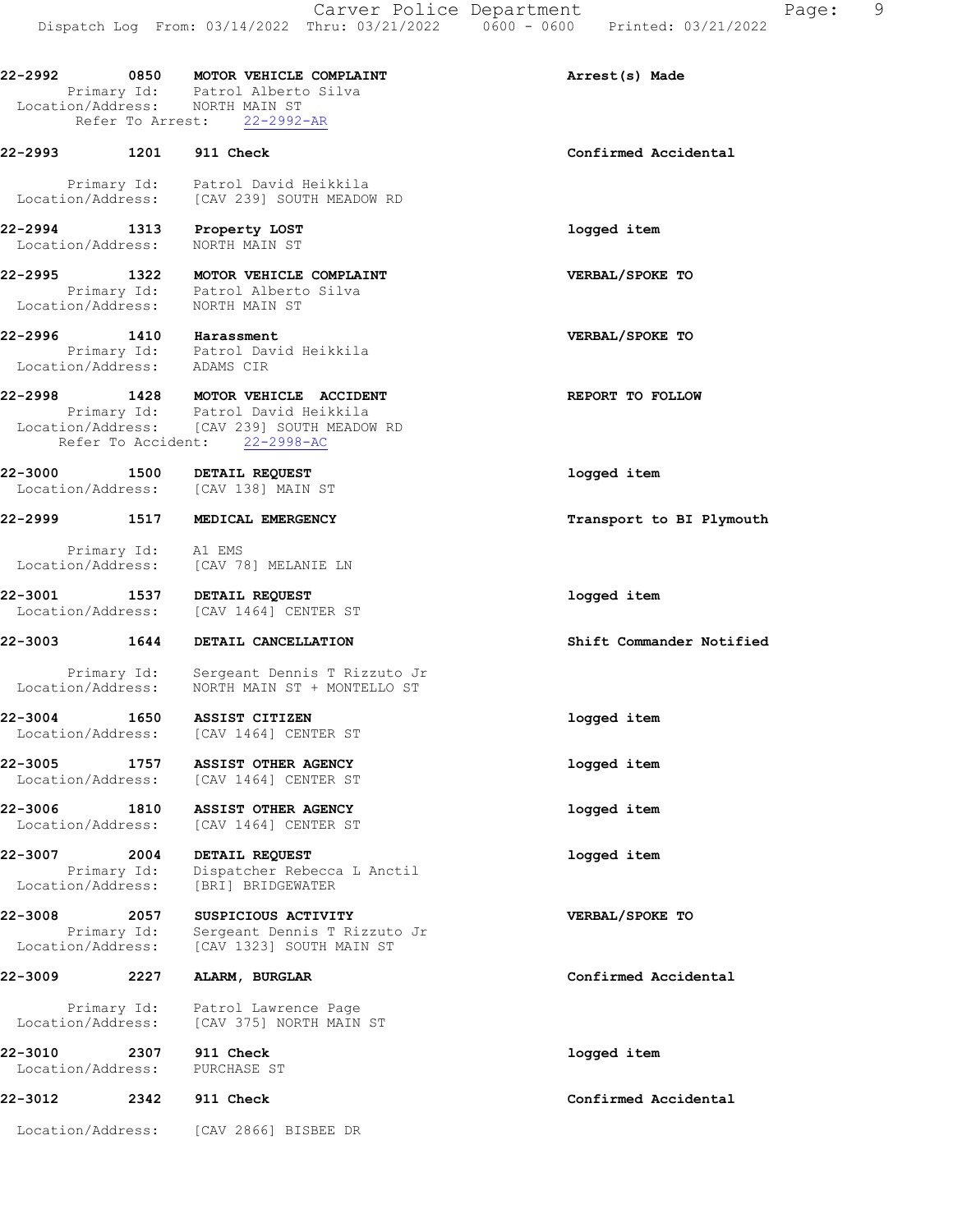Carver Police Department Fage: 10 Dispatch Log From: 03/14/2022 Thru: 03/21/2022 0600 - 0600 Printed: 03/21/2022

# For Date: 03/18/2022 - Friday

| 22-3013                      | 0048        | <b>BUILDING CHECK</b>                                                                                                             | Building Checked/Secured       |
|------------------------------|-------------|-----------------------------------------------------------------------------------------------------------------------------------|--------------------------------|
| Location/Address:            |             | Primary Id: Patrol Joshua J McDermott<br>[CAV 1437] MAIN ST                                                                       |                                |
| 22-3014                      | 0051        | <b>BUILDING CHECK</b><br>Primary Id: Patrol Joshua J McDermott<br>Location/Address: [CAV 1430] MAIN ST                            | REPORT TO FOLLOW               |
| 22-3015                      | 0125        | <b>BUILDING CHECK</b>                                                                                                             | Building Checked/Secured       |
|                              | Primary Id: | Patrol Joshua J McDermott<br>Location/Address: [CAV 1053] MAIN ST                                                                 |                                |
| 22-3016                      | 0126        | <b>BUILDING CHECK</b><br>0126 BUILDING CHECK<br>Primary Id: Patrol Derrick E Ostiguy<br>Location/Address: [CAV 141] NORTH MAIN ST | logged item                    |
| 22-3017 0132                 |             | <b>BUILDING CHECK</b>                                                                                                             | Building Checked/Secured       |
|                              |             | Primary Id: Patrol Joshua J McDermott<br>Location/Address: [CAV 1621] TREMONT ST                                                  |                                |
| 22-3018 0157                 |             | <b>BUILDING CHECK</b>                                                                                                             | Building Checked/Secured       |
| Location/Address:            |             | Primary Id: Patrol Joshua J McDermott<br>[CAV 236] TREMONT ST                                                                     |                                |
| 22-3020                      |             | 0204 BUILDING CHECK<br>Primary Id: Patrol Derrick E Ostiguy                                                                       | logged item                    |
|                              |             | Location/Address: [CAV 325] NORTH MAIN ST                                                                                         |                                |
| 22-3021                      | 0210        | <b>BUILDING CHECK</b><br>Primary Id: Patrol Derrick E Ostiguy<br>Location/Address: [CAV 1574] NORTH MAIN ST                       | logged item                    |
| 22-3022                      | 0602        | MEDICAL EMERGENCY                                                                                                                 | REPORT TO FOLLOW               |
| Location/Address:            |             | Primary Id: Patrol Joshua J McDermott<br>[CAV 2694] LAKEVIEW ST                                                                   |                                |
| 22-3023                      | 0639        | DETAIL REQUEST                                                                                                                    | Shift Commander Notified       |
| Location/Address:            |             | Primary Id: Patrol Derrick E Ostiguy<br>[CAV 246] FEDERAL RD                                                                      |                                |
| 22-3024                      | 0715        | DETAIL REQUEST                                                                                                                    | Shift Commander Notified       |
|                              |             | Primary Id: Patrol Derrick E Ostiguy<br>Location/Address: WENHAM RD                                                               |                                |
| 22-3025                      |             | 0716 BUILDING CHECK<br>Primary Id: Patrol Michael Wall                                                                            | logged item                    |
|                              |             | Location/Address: [CAV 239] SOUTH MEADOW RD                                                                                       |                                |
| 22-3027<br>Location/Address: | 0800        | <b>BUILDING CHECK</b><br>Primary Id: Patrol Michael Wall<br>[CAV 29] MAIN ST                                                      | logged item                    |
| 22-3028<br>Location/Address: | 0806        | <b>BUILDING CHECK</b><br>[CAV 239] SOUTH MEADOW RD                                                                                | logged item                    |
| 22-3029<br>Location/Address: | 0826        | <b>BUILDING CHECK</b><br>[CAV 29] MAIN ST                                                                                         | logged item                    |
| 22-3030                      | 0838        | GENERAL INFO (POLICE)                                                                                                             | logged item                    |
| 22-3031                      | 0900        | ANIMAL COMPLAINT                                                                                                                  | Taken/Referred to Other Agency |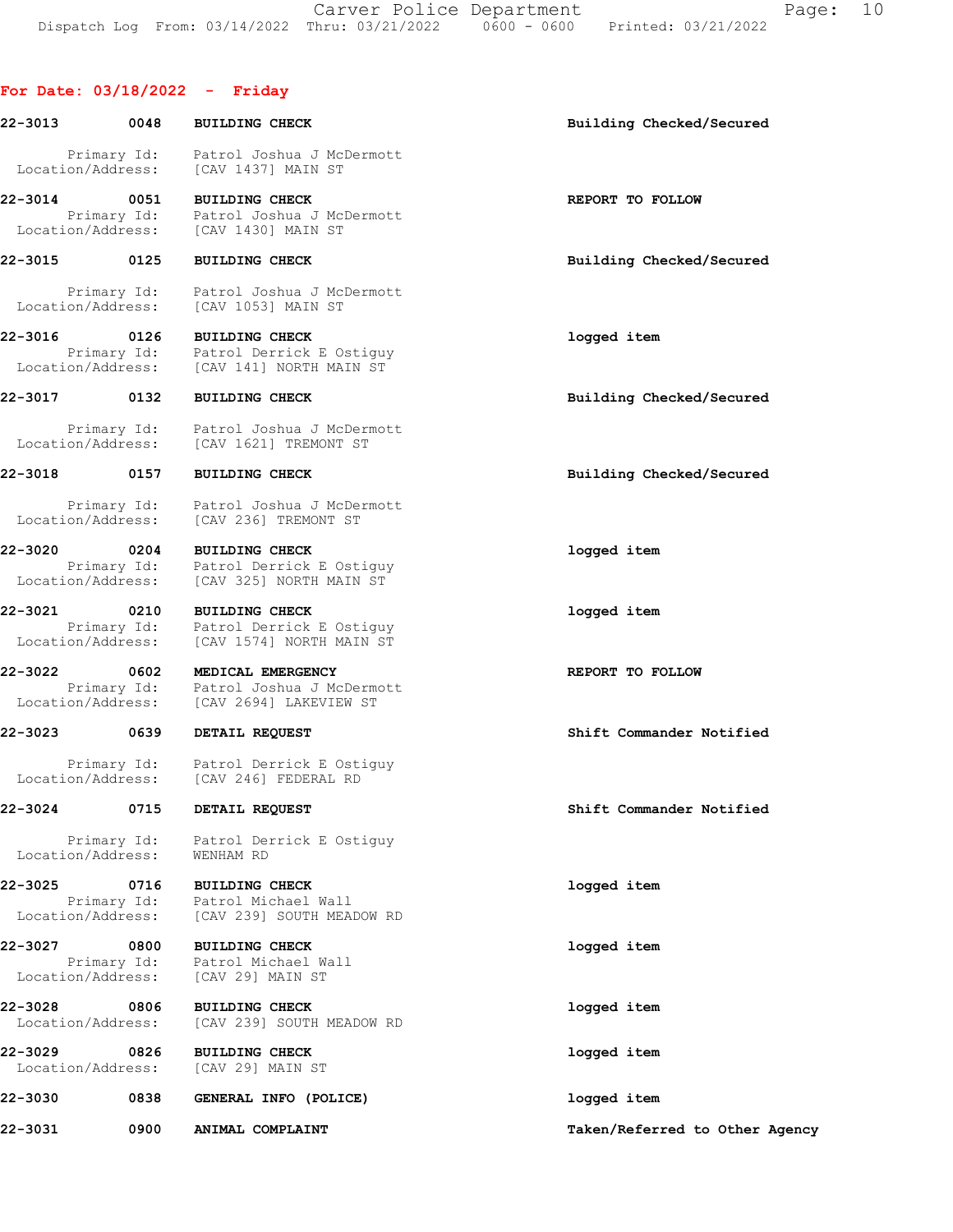Primary Id: Sergeant Glenn E Gillan<br>.on/Address: [CAV 2741] HIGH ST Location/Address: 22-3032 1052 MEDICAL EMERGENCY **1200 1200 1200 1200 1200 1200 1200** Transport to South Shore Location/Address: [MID] CHRISTINA WAY 22-3033 1107 ASSIST CITIZEN Services Rendered Location/Address: [CAV 1464] CENTER ST 22-3034 1140 BUILDING CHECK logged item Primary Id: Patrol Michael Wall Location/Address: [CAV 29] MAIN ST 22-3035 1154 BUILDING CHECK logged item Primary Id: Patrol Michael Wall Location/Address: [CAV 239] SOUTH MEADOW RD 22-3036 1209 MEDICAL EMERGENCY **1208** Transport to BI Plymouth Location/Address: HUMMOCK WAY 22-3038 1218 ASSIST CITIZEN VERBAL/SPOKE TO Location/Address: [CAV 1464] CENTER ST 22-3037 1223 BUILDING CHECK logged item Primary Id: Patrol Michael Wall Location/Address: [CAV 29] MAIN ST 22-3039 1240 MOTOR VEHICLE STOP **1240** Citation/Warning Issued Vicinity of: CRAIG ST + PURCHASE ST 22-3040 1257 BUILDING CHECK logged item Primary Id: Patrol Michael Wall Location/Address: [CAV 239] SOUTH MEADOW RD 22-3041 1259 FOLLOW-UP Services Rendered Location/Address: [CAV 779] FOREST ST 22-3042 1301 MOTOR VEHICLE STOP VERBAL/SPOKE TO Location/Address: [CAV 517] PURCHASE ST 22-3043 1307 MOTOR VEHICLE STOP VERBAL/SPOKE TO Location/Address: PURCHASE ST 22-3044 1312 MOTOR VEHICLE STOP VERBAL/SPOKE TO Location/Address: [CAV 2203] PURCHASE ST 22-3062 1322 ASSIST CITIZEN Services Rendered Primary Id: Sergeant Dennis T Rizzuto Jr Location/Address: [CAV 1464] CENTER ST 22-3045 1328 MOTOR VEHICLE STOP Citation/Warning Issued Location/Address: PURCHASE ST 22-3046 1329 RECORDS REQUEST Services Rendered Location/Address: [CAV 1464] CENTER ST 22-3047 1330 RECORDS REQUEST Services Rendered Location/Address: [CAV 1464] CENTER ST 22-3048 1331 MOTOR VEHICLE STOP **120 Citation/Warning Issued**  Vicinity of: FOREST ST 22-3049 1331 RECORDS REQUEST Services Rendered Location/Address: [CAV 1464] CENTER ST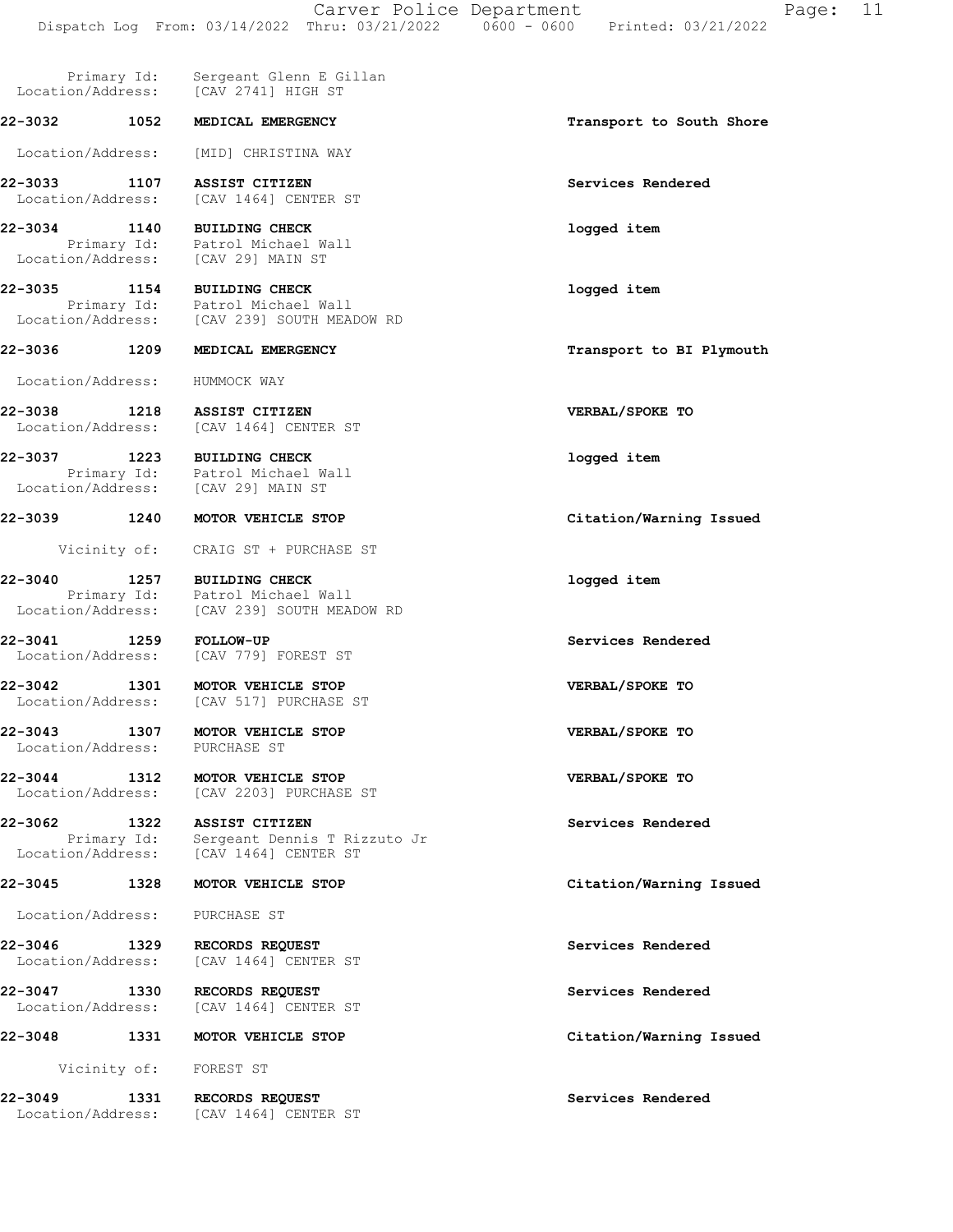22-3050 1332 RECORDS REQUEST Services Rendered Location/Address: [CAV 1464] CENTER ST

22-3055 1338 RECORDS REQUEST Services Rendered

22-3065 1438 BUILDING CHECK logged item Location/Address: [CAV 29] MAIN ST

Location/Address: SPRING ST

22-3068 1506 MOTOR VEHICLE STOP VERBAL/SPOKE TO

Primary Id: A1 EMS<br>ion/Address: CAROL ST Location/Address:

22-3051 1334 RECORDS REQUEST Services Rendered Location/Address: [CAV 1464] CENTER ST

22-3052 1334 RECORDS REQUEST Services Rendered Location/Address: [CAV 1464] CENTER ST

22-3053 1335 RECORDS REQUEST Services Rendered Location/Address: [CAV 1464] CENTER ST

22-3054 1337 RECORDS REQUEST Services Rendered Location/Address: [CAV 1464] CENTER ST

Location/Address: [CAV 1464] CENTER ST

22-3056 1339 RECORDS REQUEST SERVICES REPRISES AND RECORDS REQUEST SERVICES Rendered Services Rendered [CAV 1464] CENTER ST

22-3057 1340 RECORDS REQUEST Services Rendered Location/Address: [CAV 1464] CENTER ST

22-3058 1341 RECORDS REQUEST Services Rendered Location/Address: [CAV 1464] CENTER ST

22-3059 1342 RECORDS REQUEST Services Rendered Location/Address: [CAV 1464] CENTER ST

22-3060 1342 RECORDS REQUEST Services Rendered Location/Address: [CAV 1464] CENTER ST

22-3061 1342 ASSIST CITIZEN 1999 (1999)<br>
Location/Address: [CAV 1464] CENTER ST [CAV 1464] CENTER ST

22-3064 1350 BUILDING CHECK logged item Primary Id: Sergeant Dennis T Rizzuto Jr Location/Address: [CAV 239] SOUTH MEADOW RD

Primary Id: Patrol Michael Wall

22-3067 1453 MOTOR VEHICLE COMPLAINT Services Rendered Primary Id: Patrol Alberto Silva

22-3069 1455 DETAIL REQUEST logged item Primary Id: Sergeant Glenn E Gillan Location/Address: [CAV 138] MAIN ST

Location: RTE 44 EAST MM31.2

22-3072 1628 TRAFFIC CONTROL logged item Primary Id: Patrol Michael Wall Location/Address: PLYMOUTH ST + NORTH MAIN ST

22-3073 1728 Neighborhood/property check logged item Primary Id: Patrol Michael Wall Location/Address: GREAT MEADOW DR

22-3074 1744 DETAIL REQUEST Shift Commander Notified

Primary Id: Sergeant Dennis T Rizzuto Jr

22-3070 1527 MEDICAL EMERGENCY **120 SEARCH 120 SEARCH 120 SEARCH 120 SEARCH 120 SEARCH 120 SEARCH 120 SEARCH 120**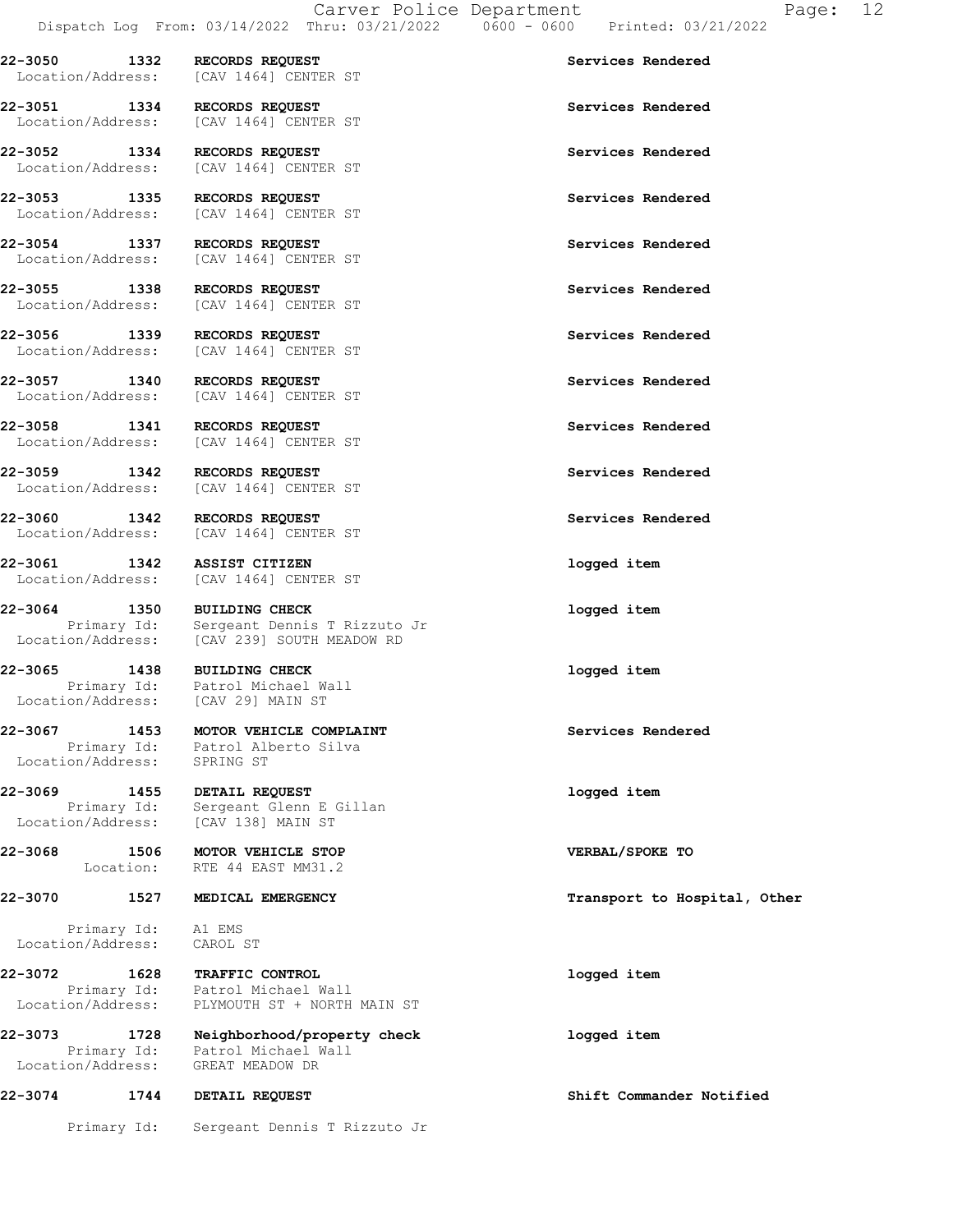Location/Address: [MAT] MATTAPOISETT

22-3075 1757 ASSIST OTHER AGENCY logged item Location/Address: [CAV 1464] CENTER ST

22-3076 1813 ASSIST OTHER AGENCY logged item Location/Address: [CAV 1464] CENTER ST

22-3077 1933 ASSIST CITIZEN VERBAL/SPOKE TO Primary Id: Sergeant Dennis T Rizzuto Jr Location/Address: [CAV 1856] BISBEE DR

## 22-3078 2049 MEDICAL EMERGENCY **1200 CONTROL** Transport to BI Plymouth

 Primary Id: A1 EMS Location/Address: OLD CENTER ST

22-3079 2115 MOTOR VEHICLE DISABLED logged item Location/Address: [CAV 374] MAIN ST

22-3080 2119 MEDICAL EMERGENCY **22-3080** Transport to BI Plymouth

 Primary Id: A2 EMS Location/Address: [CAV 1432] MAIN ST

22-3083 2333 SUSPICIOUS ACTIVITY CONE ON ARRIVAL Vicinity of: [CAV 701] PLYMOUTH ST

### For Date: 03/19/2022 - Saturday

| 22-3084           | 0009        | <b>BUSINESS CHECK</b>    | logged item |
|-------------------|-------------|--------------------------|-------------|
|                   | Primary Id: | Sergeant William J Kelly |             |
| Location/Address: |             | [CAV 1574] NORTH MAIN ST |             |
| 22-3085           | 0109        | <b>BUSINESS CHECK</b>    | logged item |
|                   | Primary Id: | Sergeant William J Kelly |             |
| Location/Address: |             | [CAV 461] MAIN ST        |             |
|                   |             |                          |             |

22-3086 0112 BUSINESS CHECK logged item Primary Id: Sergeant William J Kelly Location/Address: [CAV 1432] MAIN ST

22-3087 0131 BUSINESS CHECK logged item Primary Id: Sergeant William J Kelly Location/Address: [CAV 141] NORTH MAIN ST

22-3088 0140 BUILDING CHECK logged item Primary Id: Sergeant William J Kelly Location/Address: COMMERCE WAY

22-3089 0149 Neighborhood/property check logged item Primary Id: Sergeant William J Kelly Location/Address: [CAV 701] PLYMOUTH ST

22-3090 0221 BUILDING CHECK **1** and the logged item Primary Id: Patrol Derrick E Ostiguy Location/Address: [CAV 1576] TREMONT ST

# 22-3091 0221 Neighborhood/property check Neighborhood checked

 Primary Id: Sergeant William J Kelly Location/Address: GREAT MEADOW DR

22-3092 0240 BUILDING CHECK logged item Primary Id: Patrol Derrick E Ostiguy Location/Address: [CAV 1548] TREMONT ST

22-3093 0245 BUILDING CHECK **120 CHECK** 10gged item Primary Id: Patrol Derrick E Ostiguy Location/Address: [CAV 119] LAKEVIEW ST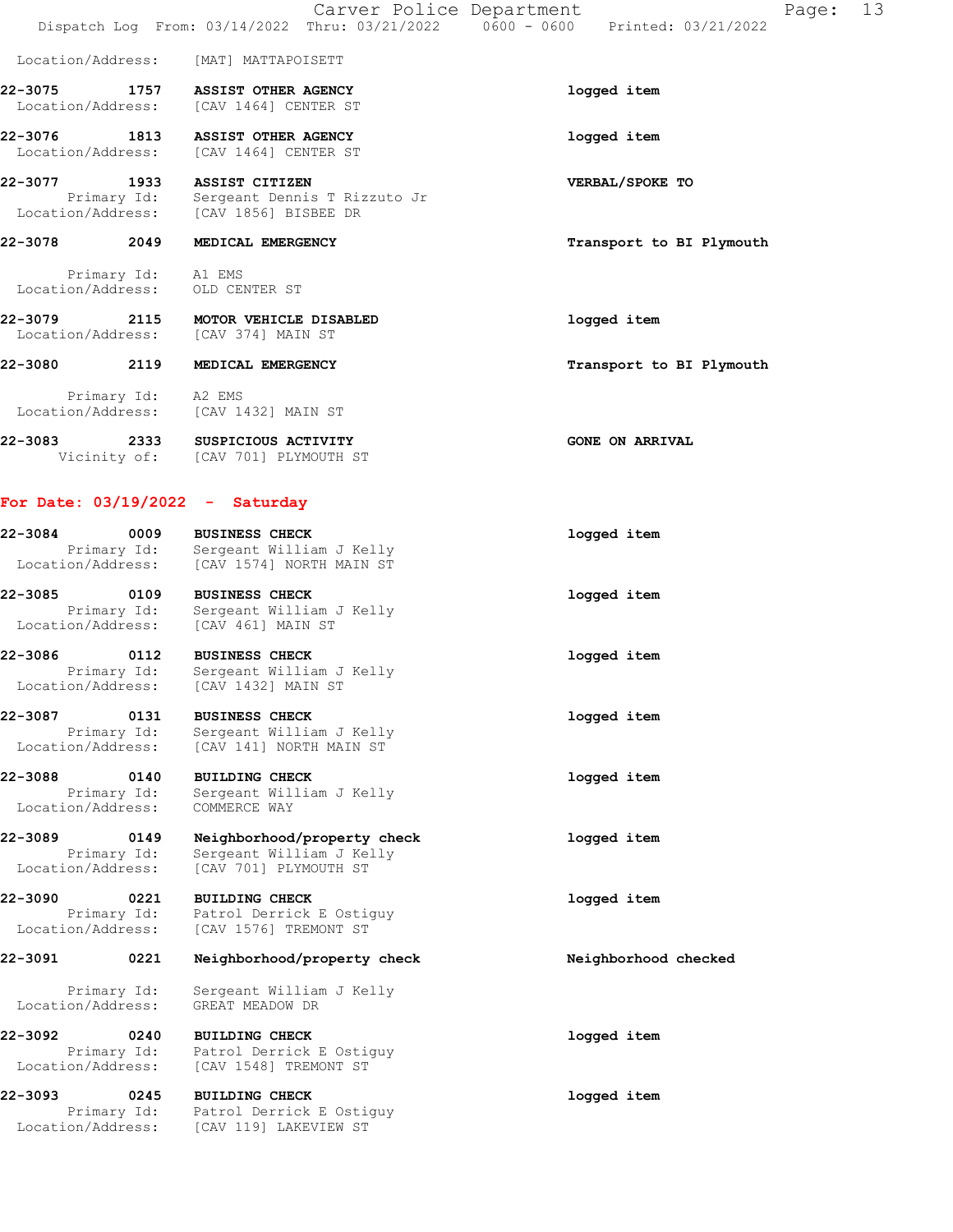22-3094 0259 BUILDING CHECK logged item Primary Id: Patrol Derrick E Ostiguy<br>ion/Address: SAVERY LN

22-3095 0313 BUILDING CHECK logged item Primary Id: Patrol Derrick E Ostiguy Location/Address: [CAV 239] SOUTH MEADOW RD

22-3096 0750 MOTOR VEHICLE COMPLAINT Taken/Referred to Other Agency

Location/Address:

 Primary Id: Dispatcher Rebecca L Anctil Location/Address: TREMONT ST

22-3098 0834 MOTOR VEHICLE COMPLAINT VERBAL/SPOKE TO Primary Id: Patrol Jeremy E Farquharson Location/Address: [CAV 375] NORTH MAIN ST

22-3099 1028 ANIMAL COMPLAINT logged item Primary Id: ANIMAL CONTROL OFFICER Elise A Senior Location/Address: [PLM 1] MAIN ST

22-3100 1220 LARCENY /FORGERY/ FRAUD **REPORT TO FOLLOW**  Primary Id: Patrol Jeremy E Farquharson Location/Address: WENHAM RD

22-3101 1234 MOTOR VEHICLE STOP 1288 22-3101 Primary Id: Patrol Alberto Silva Location/Address: POND ST

22-3102 1301 MESSAGE DELIVERY Services Rendered Primary Id: Patrol Alberto Silva Location/Address: MAIN ST

22-3104 1422 Harassment VERBAL/SPOKE TO Primary Id: Patrol Jeremy E Farquharson<br>Location/Address: [CAV 2378] HOLMES AVE [CAV 2378] HOLMES AVE

22-3105 1428 GENERAL INFO (POLICE) logged item Primary Id: Dispatcher Rebecca L Anctil

22-3106 1434 TREE DOWN Services Rendered Primary Id: Patrol Alberto Silva Vicinity of: [CAV 2728] ROCHESTER RD

22-3107 1610 MOTOR VEHICLE COMPLAINT 1099ed item<br>Primary Id: Dispatcher Rebecca L Anctil Dispatcher Rebecca L Anctil Location/Address: WENHAM SHORES DR

Primary Id: Al EMS<br>ion/Address: MAIN ST Location/Address:

#### 22-3109 1810 MEDICAL EMERGENCY **1810** Transport to BI Plymouth

Primary Id: A1 EMS<br>ion/Address: WARD ST EXT Location/Address:

22-3110 1856 Youth Complaint **REPORT TO FOLLOW**  Primary Id: Patrol Brandon W Rudolph Location/Address: [CAV 2325] FOSDICK RD

22-3111 2014 MISSING PERSON REPORT TO FOLLOW Primary Id: Sergeant Joseph R Ritz Location/Address: ROCHESTER RD

#### 22-3112 2018 MEDICAL EMERGENCY **Noting the South America** Noting patient refusal

Primary Id: A1 EMS<br>
on/Address: VILLAGE WAY Location/Address:

22-3108 1644 MEDICAL EMERGENCY **1200 1200 1200 1200 1200 1200 1200** Transport to BI Plymouth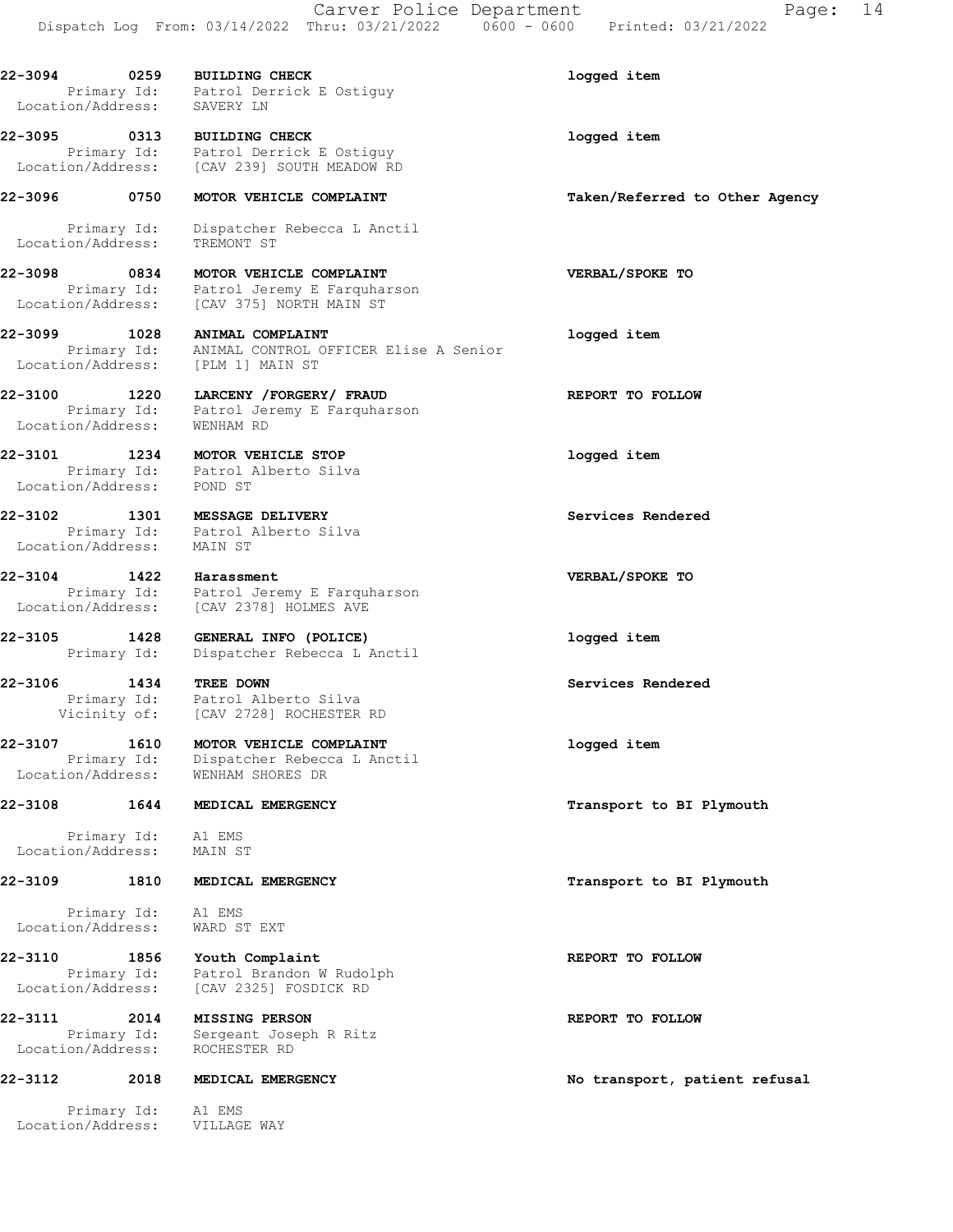|                              |                     | Dispatch Log From: 03/14/2022 Thru: 03/21/2022                                                           | 15<br>Carver Police Department<br>Page:<br>$0600 - 0600$<br>Printed: 03/21/2022 |
|------------------------------|---------------------|----------------------------------------------------------------------------------------------------------|---------------------------------------------------------------------------------|
| 22-3113                      | 2058                | MEDICAL EMERGENCY                                                                                        | Transport to BI Plymouth                                                        |
| Location/Address:            | Primary Id:         | A1 EMS<br>WEST ST                                                                                        |                                                                                 |
| 22-3114<br>Location/Address: | Primary Id:         | 2110 ASSIST CITIZEN<br>Sergeant Joseph R Ritz<br>[CAV 1593] NORTH MAIN ST                                | Services Rendered                                                               |
| $22 - 3115$                  | 2343                | MOTOR VEHICLE DISABLED<br>Location/Address: [CAV 374] MAIN ST                                            | logged item                                                                     |
|                              |                     | For Date: $03/20/2022 -$ Sunday                                                                          |                                                                                 |
| 22-3118                      | 0109                | <b>BUILDING CHECK</b><br>Primary Id: Patrol Derrick E Ostiguy<br>Location/Address: [CAV 1576] TREMONT ST | logged item                                                                     |
| 22-3119                      | 0112                | <b>BUILDING CHECK</b>                                                                                    | Building Checked/Secured                                                        |
|                              |                     | Primary Id: Patrol Alberto Silva<br>Location/Address: [CAV 141] NORTH MAIN ST                            |                                                                                 |
| 22-3120                      | 0114                | <b>BUILDING CHECK</b>                                                                                    | Building Checked/Secured                                                        |
|                              |                     | Primary Id: Patrol Alberto Silva<br>Location/Address: [CAV 1600] NORTH MAIN ST                           |                                                                                 |
| 22-3121                      | 0124                | <b>BUILDING CHECK</b>                                                                                    | Building Checked/Secured                                                        |
| Location/Address:            |                     | Primary Id: Patrol Alberto Silva<br>[CAV 68] MONTELLO ST                                                 |                                                                                 |
| 22-3123<br>Location/Address: | 0150                | MOTOR VEHICLE STOP<br>[CAV 29] MAIN ST                                                                   | VERBAL/SPOKE TO                                                                 |
| 22-3124                      |                     | 0200 BUILDING CHECK<br>Primary Id: Patrol Derrick E Ostiguy<br>Location/Address: [CAV 1548] TREMONT ST   | logged item                                                                     |
| 22-3125                      | 0203                | <b>BUILDING CHECK</b>                                                                                    | Building Checked/Secured                                                        |
| Location/Address:            | Primary Id:         | Patrol Alberto Silva<br>[CAV 1174] NORTH MAIN ST                                                         |                                                                                 |
| 22-3126                      | 0230                | <b>BUILDING CHECK</b>                                                                                    | Building Checked/Secured                                                        |
| Location/Address:            | Primary Id:         | Patrol Alberto Silva<br>[CAV 1574] NORTH MAIN ST                                                         |                                                                                 |
| 22-3127                      | 0252<br>Primary Id: | <b>BUILDING CHECK</b><br>Patrol Derrick E Ostiguy                                                        | logged item                                                                     |

22-3128 0259 BUILDING CHECK Building Checked/Secured

22-3129 1321 ALARM, BURGLAR **Confirmed Accidental** 

Location/Address: [CAV 39] LAKEVIEW ST

Primary Id: Patrol Alberto Silva

Location/Address: [CAV 1593] NORTH MAIN ST

 Primary Id: Patrol Alberto Silva Location/Address: [CAV 412] OLD FORGE PKWY

22-3133 1325 Health and Welfare check VERBAL/SPOKE TO Primary Id: Dispatcher Rebecca L Anctil Location/Address: [CAV 1773] SEARS ST

22-3131 1343 PROPERTY FOUND logged item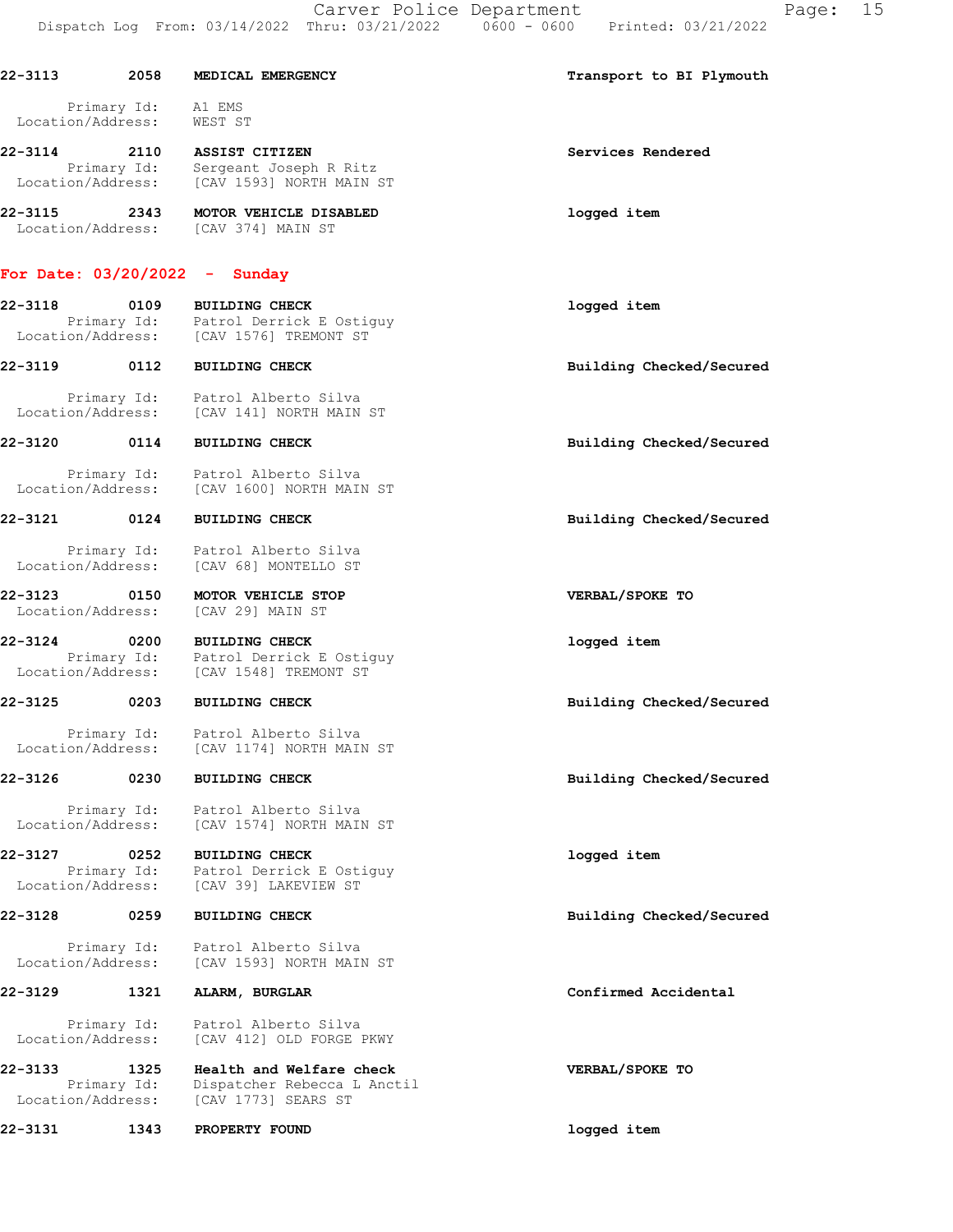|                              |                                             | Carver Police Department<br>Dispatch Log From: 03/14/2022 Thru: 03/21/2022 0600 - 0600 | Page: 16<br>Printed: 03/21/2022 |
|------------------------------|---------------------------------------------|----------------------------------------------------------------------------------------|---------------------------------|
| Location/Address:            | Primary Id:                                 | Patrol Jeremy E Farquharson<br>[CAV 1054] PLYMOUTH ST                                  |                                 |
| 22-3132 1509                 |                                             | MEDICAL EMERGENCY                                                                      | REPORT TO FOLLOW                |
| Location/Address:            | Primary Id:                                 | Patrol Alberto Silva<br>[CAV 1905] PRISC. MULLENS WAY                                  |                                 |
|                              |                                             |                                                                                        |                                 |
| 22-3135 1748                 | Primary Id:                                 | ANIMAL COMPLAINT<br>ANIMAL CONTROL OFFICER Elise A Senior                              | logged item                     |
|                              |                                             | Location/Address: [CAV 2825] DEER HILL LN                                              |                                 |
| 22-3137                      | 1915                                        | Firearms Violation/Complaint                                                           | Unfounded                       |
| Location/Address:            |                                             | Primary Id: Patrol Lawrence Page<br>MEADOW ST                                          |                                 |
| 22-3138                      | 1928                                        | MEDICAL EMERGENCY                                                                      | Transport to BI Plymouth        |
| Location/Address:            | Primary Id:<br>Original Call $\#$ : 22-3136 | A1 EMS<br>WALKER RD                                                                    |                                 |
| 22-3139<br>Location/Address: | 2029                                        | STOLEN LICENSE PLATE<br>Primary Id: Patrol Brandon W Rudolph<br>DUNHAM ST              | VERBAL/SPOKE TO                 |
|                              |                                             | 22-3140 2317 Plaza Check                                                               | Plaza checked                   |
|                              |                                             | Primary Id: Patrol Brandon W Rudolph<br>Location/Address: [CAV 1629] MAIN ST           |                                 |
| 22-3142                      | 0106                                        | For Date: $03/21/2022 -$ Monday<br><b>BUILDING CHECK</b>                               | Building Checked/Secured        |
| Location/Address:            |                                             | Primary Id: Patrol Joshua J McDermott<br>[CAV 1461] MAIN ST                            |                                 |
| 22-3143                      | 0107                                        | <b>BUILDING CHECK</b>                                                                  | Building Checked/Secured        |
|                              |                                             | Primary Id: Patrol Joshua J McDermott<br>Location/Address: [CAV 1432] MAIN ST          |                                 |
| $22 - 3144$                  | 0111                                        | <b>BUILDING CHECK</b>                                                                  | Building Checked/Secured        |
| Location/Address:            | Primary Id:                                 | Patrol Joshua J McDermott<br>[CAV 1574] NORTH MAIN ST                                  |                                 |
| 22-3145                      | 0119                                        | <b>BUSINESS CHECK</b>                                                                  | logged item                     |
| Location/Address:            | Primary Id:                                 | Sergeant William J Kelly<br>[CAV 1437] MAIN ST                                         |                                 |
| 22-3146                      | 0124                                        | <b>BUILDING CHECK</b>                                                                  | Building Checked/Secured        |
| Location/Address:            | Primary Id:                                 | Patrol Joshua J McDermott<br>[CAV 1554] MARION DR                                      |                                 |
| 22-3147                      | 0126                                        | <b>BUILDING CHECK</b>                                                                  | Building Checked/Secured        |
| Location/Address:            | Primary Id:                                 | Patrol Joshua J McDermott<br>[CAV 157] MARION DR                                       |                                 |
| 22-3148                      | 0127                                        | <b>BUILDING CHECK</b>                                                                  | logged item                     |
| Location/Address:            | Primary Id:                                 | Sergeant William J Kelly<br>[CAV 239] SOUTH MEADOW RD                                  |                                 |
| 22-3149                      | 0128                                        | <b>BUILDING CHECK</b>                                                                  | Building Checked/Secured        |

 Primary Id: Patrol Joshua J McDermott Location/Address: [CAV 191] COMMERCE WAY

22-3150 0138 BUILDING CHECK **120 CHECK** 22-3150